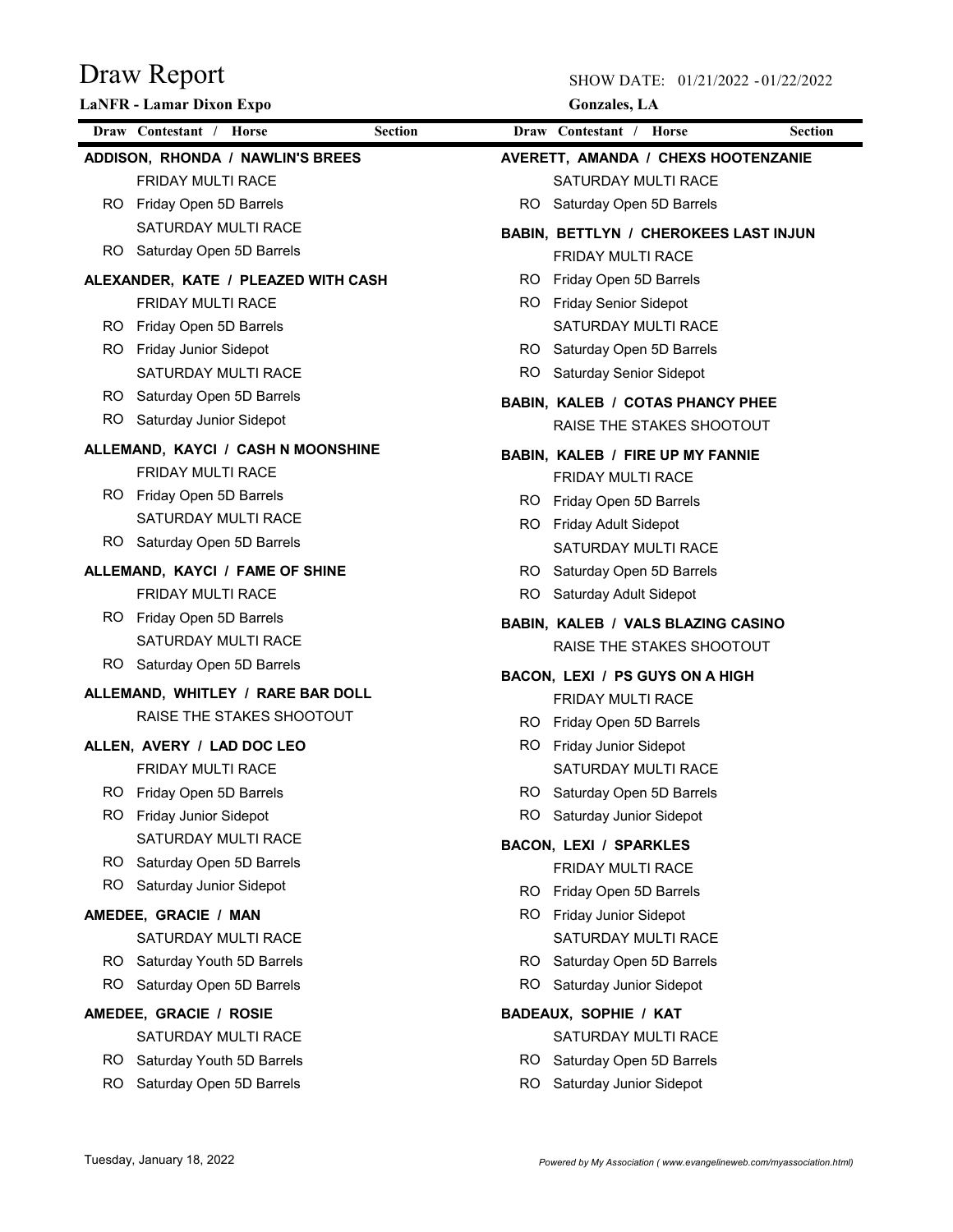|     | <b>LaNFR - Lamar Dixon Expo</b>              |                |     | <b>Gonzales</b> , LA                    |                |
|-----|----------------------------------------------|----------------|-----|-----------------------------------------|----------------|
|     | Draw Contestant / Horse                      | <b>Section</b> |     | Draw Contestant / Horse                 | <b>Section</b> |
|     | <b>BADEAUX, SOPHIE / SAMSON</b>              |                |     | BERRY, EMMA / HY ROCKIN RUBY            |                |
|     | SATURDAY MULTI RACE                          |                |     | FRIDAY MULTI RACE                       |                |
|     | RO Saturday Open 5D Barrels                  |                | RO. | Friday Open 5D Barrels                  |                |
|     | RO Saturday Junior Sidepot                   |                | RO. | <b>Friday Junior Sidepot</b>            |                |
|     | BARRAS, CHARLEIGH / LM I DANCE FOR CASE      |                | 13  | <b>KK Qualifier</b>                     |                |
|     | <b>FRIDAY MULTI RACE</b>                     |                | RO. | Saturday Open 5D Barrels                |                |
|     | RO Friday Open 5D Barrels                    |                |     | RO Saturday Junior Sidepot              |                |
| RO. | <b>Friday Junior Sidepot</b>                 |                |     | BITTER, KELSEY / VF BORN TA MAKE CASH   |                |
|     | SATURDAY MULTI RACE                          |                |     | FRIDAY MULTI RACE                       |                |
|     | RO Saturday Open 5D Barrels                  |                |     | RO Friday Open 5D Barrels               |                |
|     | RO Saturday Junior Sidepot                   |                |     | SATURDAY MULTI RACE                     |                |
|     | <b>BARRAS, CHARLEIGH / MOONSHINE NONSTOP</b> |                |     | RO Saturday Open 5D Barrels             |                |
|     | <b>FRIDAY MULTI RACE</b>                     |                |     | BITTER, KELSEY / WILD THING             |                |
|     | RO Friday Open 5D Barrels                    |                |     | <b>FRIDAY MULTI RACE</b>                |                |
| RO. | Friday Junior Sidepot                        |                |     | RO Friday Open 5D Barrels               |                |
|     | SATURDAY MULTI RACE                          |                |     | SATURDAY MULTI RACE                     |                |
|     | RO Saturday Open 5D Barrels                  |                |     | RO Saturday Open 5D Barrels             |                |
|     | RO Saturday Junior Sidepot                   |                |     | BLACK, APRIL / KINGS EASTER NUGGETT     |                |
|     | BARRAS, CHARLEIGH / SL MISS PEPPY KATE       |                |     | SATURDAY MULTI RACE                     |                |
|     | FRIDAY MULTI RACE                            |                |     | RO Saturday Open 5D Barrels             |                |
|     | RO Friday Open 5D Barrels                    |                |     | RO Saturday Senior Sidepot              |                |
| RO. | Friday Junior Sidepot                        |                |     | BLACKWELL, SHERI / CHARLIE BROWN        |                |
|     | SATURDAY MULTI RACE                          |                |     | <b>FRIDAY MULTI RACE</b>                |                |
|     | RO Saturday Open 5D Barrels                  |                |     | RO Friday Open 5D Barrels               |                |
|     | RO Saturday Junior Sidepot                   |                |     | RO Friday Senior Sidepot                |                |
|     | BEGNAUD, MICHELLE / LR U GOTTA BE KIDDIN     |                |     | SATURDAY MULTI RACE                     |                |
|     | SATURDAY MULTI RACE                          |                |     | RO Saturday Open 5D Barrels             |                |
|     | RO Saturday Open 5D Barrels                  |                |     | RO Saturday Senior Sidepot              |                |
|     | <b>BEGNAUD, MICHELLE / MCCRAYS MEMORY</b>    |                |     | BLACKWELL, SHERI / TIANYS TOESOFFLAMING |                |
|     | SATURDAY MULTI RACE                          |                |     | FRIDAY MULTI RACE                       |                |
|     | RO Saturday Open 5D Barrels                  |                | RO. | Friday Open 5D Barrels                  |                |
|     | BERGERON, RILEY / YOU'VE GOTTA FRIEND        |                |     | RO Friday Senior Sidepot                |                |
|     | FRIDAY MULTI RACE                            |                |     | SATURDAY MULTI RACE                     |                |
| RO. | Friday Open 5D Barrels                       |                |     | RO Saturday Open 5D Barrels             |                |
|     | RO Friday Junior Sidepot                     |                |     | RO Saturday Senior Sidepot              |                |
|     | SATURDAY MULTI RACE                          |                |     | BOATMAN, CRYSTAL / FRECKOLENA PEPTO     |                |
|     | RO Saturday Open 5D Barrels                  |                |     | FRIDAY MULTI RACE                       |                |
| RO. | Saturday Junior Sidepot                      |                |     | RO Friday Open 5D Barrels               |                |
|     |                                              |                |     | SATURDAY MULTI RACE                     |                |
|     |                                              |                |     | RO Saturday Open 5D Barrels             |                |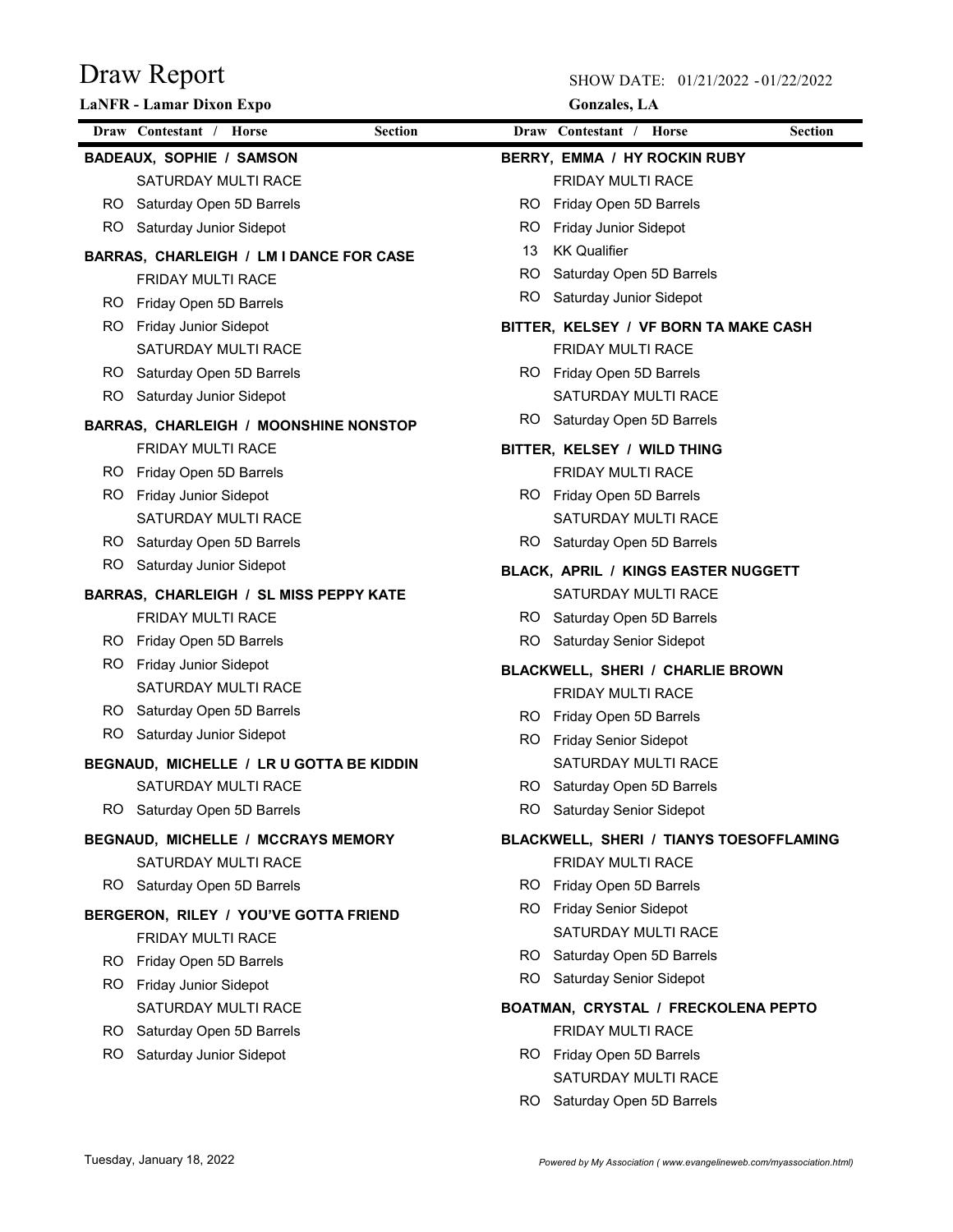| Draw Contestant / Horse<br><b>Section</b><br>Draw Contestant / Horse<br><b>Section</b><br><b>BOE, CONNIE / BELLALICIOUS</b><br>BROWN, CYDNEY / BELLES<br>SATURDAY MULTI RACE<br><b>FRIDAY MULTI RACE</b><br>RO Saturday Open 5D Barrels<br>RO Friday Open 5D Barrels<br><b>SATURDAY MULTI RACE</b><br>RO Saturday Senior Sidepot<br>RO Saturday Open 5D Barrels<br>BOURG, OLIVIA / COOSAMINT PATTI<br><b>FRIDAY MULTI RACE</b><br>BROWN, CYDNEY / DRIFTER ON THE ROCKS<br><b>FRIDAY MULTI RACE</b><br>RO Friday Youth 5D Barrels<br>SATURDAY MULTI RACE<br>RO Friday Open 5D Barrels<br>SATURDAY MULTI RACE<br>RO Saturday Youth 5D Barrels<br>Saturday Open 5D Barrels<br>RO -<br>BRADSHAW, ANNA / WOOD DEE<br>SATURDAY MULTI RACE<br>BROWNING, JANA / BOGIES FRENCH BULL<br><b>FRIDAY MULTI RACE</b><br>RO Saturday Open 5D Barrels<br>RO  <br>Friday Open 5D Barrels<br><b>BRASSEAUX, ARIEL / SPLASH ME SOME TRADITION</b><br>SATURDAY MULTI RACE<br>BROWNING, JANA / SMOKE ME ONE<br>RAISE THE STAKES SHOOTOUT<br>RO Saturday Youth 5D Barrels<br><b>BRASSEAUX, TAMMY / MISS SILVER GEORGIA</b><br><b>BRUMFIELD, RILEY / LENA FAJITA ROSE</b><br>SATURDAY MULTI RACE<br>FRIDAY MULTI RACE<br>RO Friday Open 5D Barrels<br>RO Saturday Open 5D Barrels<br><b>SATURDAY MULTI RACE</b><br><b>BREAZEALE, GRACELEE / NIGHTLIGHT</b><br>RO Saturday Open 5D Barrels<br><b>FRIDAY MULTI RACE</b><br>RO Friday Open 5D Barrels<br>BRUMFIELD, RILEY / TRES FORTUNES TWO<br><b>FRIDAY MULTI RACE</b><br>SATURDAY MULTI RACE<br>RO Saturday Youth 5D Barrels<br>RO Friday Open 5D Barrels<br><b>SATURDAY MULTI RACE</b><br>RO Saturday Open 5D Barrels<br>RO Saturday Open 5D Barrels<br>BRIDEWELL, JULIE / HAPPY ON THE ROCKS<br><b>FRIDAY MULTI RACE</b><br>BULLIARD, TRUDY / CALS FROSTY SOCKS<br>RO.<br>Friday Open 5D Barrels<br><b>FRIDAY MULTI RACE</b><br>RO.<br><b>Friday Senior Sidepot</b><br>RO.<br>Friday Open 5D Barrels<br>SATURDAY MULTI RACE<br>RO.<br><b>Friday Senior Sidepot</b><br>SATURDAY MULTI RACE<br>RO.<br>Saturday Open 5D Barrels<br>RO.<br><b>Saturday Senior Sidepot</b><br>RO.<br>Saturday Open 5D Barrels<br>RO.<br><b>Saturday Senior Sidepot</b><br>BRIDEWELL, JULIE / MARIOS SUN OLENA<br>FRIDAY MULTI RACE<br>BULLIARD, TRUDY / FRENCH COPPER FLASH<br>RO.<br>Friday Open 5D Barrels<br><b>FRIDAY MULTI RACE</b><br>RO.<br><b>Friday Senior Sidepot</b><br>RO.<br>Friday Open 5D Barrels<br>SATURDAY MULTI RACE<br>RO.<br><b>Friday Senior Sidepot</b><br>SATURDAY MULTI RACE<br>RO.<br>Saturday Open 5D Barrels<br>RO.<br>Saturday Senior Sidepot<br>RO.<br>Saturday Open 5D Barrels<br>Saturday Senior Sidepot<br>RO. | <b>LaNFR</b> - Lamar Dixon Expo |  | <b>Gonzales</b> , LA |
|-------------------------------------------------------------------------------------------------------------------------------------------------------------------------------------------------------------------------------------------------------------------------------------------------------------------------------------------------------------------------------------------------------------------------------------------------------------------------------------------------------------------------------------------------------------------------------------------------------------------------------------------------------------------------------------------------------------------------------------------------------------------------------------------------------------------------------------------------------------------------------------------------------------------------------------------------------------------------------------------------------------------------------------------------------------------------------------------------------------------------------------------------------------------------------------------------------------------------------------------------------------------------------------------------------------------------------------------------------------------------------------------------------------------------------------------------------------------------------------------------------------------------------------------------------------------------------------------------------------------------------------------------------------------------------------------------------------------------------------------------------------------------------------------------------------------------------------------------------------------------------------------------------------------------------------------------------------------------------------------------------------------------------------------------------------------------------------------------------------------------------------------------------------------------------------------------------------------------------------------------------------------------------------------------------------------------------------------------------------------------------------------------------------------------------------------------------------------------------------------------------------------------------------------------------------------------------------------------------------------------------------------------------|---------------------------------|--|----------------------|
|                                                                                                                                                                                                                                                                                                                                                                                                                                                                                                                                                                                                                                                                                                                                                                                                                                                                                                                                                                                                                                                                                                                                                                                                                                                                                                                                                                                                                                                                                                                                                                                                                                                                                                                                                                                                                                                                                                                                                                                                                                                                                                                                                                                                                                                                                                                                                                                                                                                                                                                                                                                                                                                       |                                 |  |                      |
|                                                                                                                                                                                                                                                                                                                                                                                                                                                                                                                                                                                                                                                                                                                                                                                                                                                                                                                                                                                                                                                                                                                                                                                                                                                                                                                                                                                                                                                                                                                                                                                                                                                                                                                                                                                                                                                                                                                                                                                                                                                                                                                                                                                                                                                                                                                                                                                                                                                                                                                                                                                                                                                       |                                 |  |                      |
|                                                                                                                                                                                                                                                                                                                                                                                                                                                                                                                                                                                                                                                                                                                                                                                                                                                                                                                                                                                                                                                                                                                                                                                                                                                                                                                                                                                                                                                                                                                                                                                                                                                                                                                                                                                                                                                                                                                                                                                                                                                                                                                                                                                                                                                                                                                                                                                                                                                                                                                                                                                                                                                       |                                 |  |                      |
|                                                                                                                                                                                                                                                                                                                                                                                                                                                                                                                                                                                                                                                                                                                                                                                                                                                                                                                                                                                                                                                                                                                                                                                                                                                                                                                                                                                                                                                                                                                                                                                                                                                                                                                                                                                                                                                                                                                                                                                                                                                                                                                                                                                                                                                                                                                                                                                                                                                                                                                                                                                                                                                       |                                 |  |                      |
|                                                                                                                                                                                                                                                                                                                                                                                                                                                                                                                                                                                                                                                                                                                                                                                                                                                                                                                                                                                                                                                                                                                                                                                                                                                                                                                                                                                                                                                                                                                                                                                                                                                                                                                                                                                                                                                                                                                                                                                                                                                                                                                                                                                                                                                                                                                                                                                                                                                                                                                                                                                                                                                       |                                 |  |                      |
|                                                                                                                                                                                                                                                                                                                                                                                                                                                                                                                                                                                                                                                                                                                                                                                                                                                                                                                                                                                                                                                                                                                                                                                                                                                                                                                                                                                                                                                                                                                                                                                                                                                                                                                                                                                                                                                                                                                                                                                                                                                                                                                                                                                                                                                                                                                                                                                                                                                                                                                                                                                                                                                       |                                 |  |                      |
|                                                                                                                                                                                                                                                                                                                                                                                                                                                                                                                                                                                                                                                                                                                                                                                                                                                                                                                                                                                                                                                                                                                                                                                                                                                                                                                                                                                                                                                                                                                                                                                                                                                                                                                                                                                                                                                                                                                                                                                                                                                                                                                                                                                                                                                                                                                                                                                                                                                                                                                                                                                                                                                       |                                 |  |                      |
|                                                                                                                                                                                                                                                                                                                                                                                                                                                                                                                                                                                                                                                                                                                                                                                                                                                                                                                                                                                                                                                                                                                                                                                                                                                                                                                                                                                                                                                                                                                                                                                                                                                                                                                                                                                                                                                                                                                                                                                                                                                                                                                                                                                                                                                                                                                                                                                                                                                                                                                                                                                                                                                       |                                 |  |                      |
|                                                                                                                                                                                                                                                                                                                                                                                                                                                                                                                                                                                                                                                                                                                                                                                                                                                                                                                                                                                                                                                                                                                                                                                                                                                                                                                                                                                                                                                                                                                                                                                                                                                                                                                                                                                                                                                                                                                                                                                                                                                                                                                                                                                                                                                                                                                                                                                                                                                                                                                                                                                                                                                       |                                 |  |                      |
|                                                                                                                                                                                                                                                                                                                                                                                                                                                                                                                                                                                                                                                                                                                                                                                                                                                                                                                                                                                                                                                                                                                                                                                                                                                                                                                                                                                                                                                                                                                                                                                                                                                                                                                                                                                                                                                                                                                                                                                                                                                                                                                                                                                                                                                                                                                                                                                                                                                                                                                                                                                                                                                       |                                 |  |                      |
|                                                                                                                                                                                                                                                                                                                                                                                                                                                                                                                                                                                                                                                                                                                                                                                                                                                                                                                                                                                                                                                                                                                                                                                                                                                                                                                                                                                                                                                                                                                                                                                                                                                                                                                                                                                                                                                                                                                                                                                                                                                                                                                                                                                                                                                                                                                                                                                                                                                                                                                                                                                                                                                       |                                 |  |                      |
|                                                                                                                                                                                                                                                                                                                                                                                                                                                                                                                                                                                                                                                                                                                                                                                                                                                                                                                                                                                                                                                                                                                                                                                                                                                                                                                                                                                                                                                                                                                                                                                                                                                                                                                                                                                                                                                                                                                                                                                                                                                                                                                                                                                                                                                                                                                                                                                                                                                                                                                                                                                                                                                       |                                 |  |                      |
|                                                                                                                                                                                                                                                                                                                                                                                                                                                                                                                                                                                                                                                                                                                                                                                                                                                                                                                                                                                                                                                                                                                                                                                                                                                                                                                                                                                                                                                                                                                                                                                                                                                                                                                                                                                                                                                                                                                                                                                                                                                                                                                                                                                                                                                                                                                                                                                                                                                                                                                                                                                                                                                       |                                 |  |                      |
|                                                                                                                                                                                                                                                                                                                                                                                                                                                                                                                                                                                                                                                                                                                                                                                                                                                                                                                                                                                                                                                                                                                                                                                                                                                                                                                                                                                                                                                                                                                                                                                                                                                                                                                                                                                                                                                                                                                                                                                                                                                                                                                                                                                                                                                                                                                                                                                                                                                                                                                                                                                                                                                       |                                 |  |                      |
|                                                                                                                                                                                                                                                                                                                                                                                                                                                                                                                                                                                                                                                                                                                                                                                                                                                                                                                                                                                                                                                                                                                                                                                                                                                                                                                                                                                                                                                                                                                                                                                                                                                                                                                                                                                                                                                                                                                                                                                                                                                                                                                                                                                                                                                                                                                                                                                                                                                                                                                                                                                                                                                       |                                 |  |                      |
|                                                                                                                                                                                                                                                                                                                                                                                                                                                                                                                                                                                                                                                                                                                                                                                                                                                                                                                                                                                                                                                                                                                                                                                                                                                                                                                                                                                                                                                                                                                                                                                                                                                                                                                                                                                                                                                                                                                                                                                                                                                                                                                                                                                                                                                                                                                                                                                                                                                                                                                                                                                                                                                       |                                 |  |                      |
|                                                                                                                                                                                                                                                                                                                                                                                                                                                                                                                                                                                                                                                                                                                                                                                                                                                                                                                                                                                                                                                                                                                                                                                                                                                                                                                                                                                                                                                                                                                                                                                                                                                                                                                                                                                                                                                                                                                                                                                                                                                                                                                                                                                                                                                                                                                                                                                                                                                                                                                                                                                                                                                       |                                 |  |                      |
|                                                                                                                                                                                                                                                                                                                                                                                                                                                                                                                                                                                                                                                                                                                                                                                                                                                                                                                                                                                                                                                                                                                                                                                                                                                                                                                                                                                                                                                                                                                                                                                                                                                                                                                                                                                                                                                                                                                                                                                                                                                                                                                                                                                                                                                                                                                                                                                                                                                                                                                                                                                                                                                       |                                 |  |                      |
|                                                                                                                                                                                                                                                                                                                                                                                                                                                                                                                                                                                                                                                                                                                                                                                                                                                                                                                                                                                                                                                                                                                                                                                                                                                                                                                                                                                                                                                                                                                                                                                                                                                                                                                                                                                                                                                                                                                                                                                                                                                                                                                                                                                                                                                                                                                                                                                                                                                                                                                                                                                                                                                       |                                 |  |                      |
|                                                                                                                                                                                                                                                                                                                                                                                                                                                                                                                                                                                                                                                                                                                                                                                                                                                                                                                                                                                                                                                                                                                                                                                                                                                                                                                                                                                                                                                                                                                                                                                                                                                                                                                                                                                                                                                                                                                                                                                                                                                                                                                                                                                                                                                                                                                                                                                                                                                                                                                                                                                                                                                       |                                 |  |                      |
|                                                                                                                                                                                                                                                                                                                                                                                                                                                                                                                                                                                                                                                                                                                                                                                                                                                                                                                                                                                                                                                                                                                                                                                                                                                                                                                                                                                                                                                                                                                                                                                                                                                                                                                                                                                                                                                                                                                                                                                                                                                                                                                                                                                                                                                                                                                                                                                                                                                                                                                                                                                                                                                       |                                 |  |                      |
|                                                                                                                                                                                                                                                                                                                                                                                                                                                                                                                                                                                                                                                                                                                                                                                                                                                                                                                                                                                                                                                                                                                                                                                                                                                                                                                                                                                                                                                                                                                                                                                                                                                                                                                                                                                                                                                                                                                                                                                                                                                                                                                                                                                                                                                                                                                                                                                                                                                                                                                                                                                                                                                       |                                 |  |                      |
|                                                                                                                                                                                                                                                                                                                                                                                                                                                                                                                                                                                                                                                                                                                                                                                                                                                                                                                                                                                                                                                                                                                                                                                                                                                                                                                                                                                                                                                                                                                                                                                                                                                                                                                                                                                                                                                                                                                                                                                                                                                                                                                                                                                                                                                                                                                                                                                                                                                                                                                                                                                                                                                       |                                 |  |                      |
|                                                                                                                                                                                                                                                                                                                                                                                                                                                                                                                                                                                                                                                                                                                                                                                                                                                                                                                                                                                                                                                                                                                                                                                                                                                                                                                                                                                                                                                                                                                                                                                                                                                                                                                                                                                                                                                                                                                                                                                                                                                                                                                                                                                                                                                                                                                                                                                                                                                                                                                                                                                                                                                       |                                 |  |                      |
|                                                                                                                                                                                                                                                                                                                                                                                                                                                                                                                                                                                                                                                                                                                                                                                                                                                                                                                                                                                                                                                                                                                                                                                                                                                                                                                                                                                                                                                                                                                                                                                                                                                                                                                                                                                                                                                                                                                                                                                                                                                                                                                                                                                                                                                                                                                                                                                                                                                                                                                                                                                                                                                       |                                 |  |                      |
|                                                                                                                                                                                                                                                                                                                                                                                                                                                                                                                                                                                                                                                                                                                                                                                                                                                                                                                                                                                                                                                                                                                                                                                                                                                                                                                                                                                                                                                                                                                                                                                                                                                                                                                                                                                                                                                                                                                                                                                                                                                                                                                                                                                                                                                                                                                                                                                                                                                                                                                                                                                                                                                       |                                 |  |                      |
|                                                                                                                                                                                                                                                                                                                                                                                                                                                                                                                                                                                                                                                                                                                                                                                                                                                                                                                                                                                                                                                                                                                                                                                                                                                                                                                                                                                                                                                                                                                                                                                                                                                                                                                                                                                                                                                                                                                                                                                                                                                                                                                                                                                                                                                                                                                                                                                                                                                                                                                                                                                                                                                       |                                 |  |                      |
|                                                                                                                                                                                                                                                                                                                                                                                                                                                                                                                                                                                                                                                                                                                                                                                                                                                                                                                                                                                                                                                                                                                                                                                                                                                                                                                                                                                                                                                                                                                                                                                                                                                                                                                                                                                                                                                                                                                                                                                                                                                                                                                                                                                                                                                                                                                                                                                                                                                                                                                                                                                                                                                       |                                 |  |                      |
|                                                                                                                                                                                                                                                                                                                                                                                                                                                                                                                                                                                                                                                                                                                                                                                                                                                                                                                                                                                                                                                                                                                                                                                                                                                                                                                                                                                                                                                                                                                                                                                                                                                                                                                                                                                                                                                                                                                                                                                                                                                                                                                                                                                                                                                                                                                                                                                                                                                                                                                                                                                                                                                       |                                 |  |                      |
|                                                                                                                                                                                                                                                                                                                                                                                                                                                                                                                                                                                                                                                                                                                                                                                                                                                                                                                                                                                                                                                                                                                                                                                                                                                                                                                                                                                                                                                                                                                                                                                                                                                                                                                                                                                                                                                                                                                                                                                                                                                                                                                                                                                                                                                                                                                                                                                                                                                                                                                                                                                                                                                       |                                 |  |                      |
|                                                                                                                                                                                                                                                                                                                                                                                                                                                                                                                                                                                                                                                                                                                                                                                                                                                                                                                                                                                                                                                                                                                                                                                                                                                                                                                                                                                                                                                                                                                                                                                                                                                                                                                                                                                                                                                                                                                                                                                                                                                                                                                                                                                                                                                                                                                                                                                                                                                                                                                                                                                                                                                       |                                 |  |                      |
|                                                                                                                                                                                                                                                                                                                                                                                                                                                                                                                                                                                                                                                                                                                                                                                                                                                                                                                                                                                                                                                                                                                                                                                                                                                                                                                                                                                                                                                                                                                                                                                                                                                                                                                                                                                                                                                                                                                                                                                                                                                                                                                                                                                                                                                                                                                                                                                                                                                                                                                                                                                                                                                       |                                 |  |                      |
|                                                                                                                                                                                                                                                                                                                                                                                                                                                                                                                                                                                                                                                                                                                                                                                                                                                                                                                                                                                                                                                                                                                                                                                                                                                                                                                                                                                                                                                                                                                                                                                                                                                                                                                                                                                                                                                                                                                                                                                                                                                                                                                                                                                                                                                                                                                                                                                                                                                                                                                                                                                                                                                       |                                 |  |                      |
|                                                                                                                                                                                                                                                                                                                                                                                                                                                                                                                                                                                                                                                                                                                                                                                                                                                                                                                                                                                                                                                                                                                                                                                                                                                                                                                                                                                                                                                                                                                                                                                                                                                                                                                                                                                                                                                                                                                                                                                                                                                                                                                                                                                                                                                                                                                                                                                                                                                                                                                                                                                                                                                       |                                 |  |                      |
|                                                                                                                                                                                                                                                                                                                                                                                                                                                                                                                                                                                                                                                                                                                                                                                                                                                                                                                                                                                                                                                                                                                                                                                                                                                                                                                                                                                                                                                                                                                                                                                                                                                                                                                                                                                                                                                                                                                                                                                                                                                                                                                                                                                                                                                                                                                                                                                                                                                                                                                                                                                                                                                       |                                 |  |                      |
|                                                                                                                                                                                                                                                                                                                                                                                                                                                                                                                                                                                                                                                                                                                                                                                                                                                                                                                                                                                                                                                                                                                                                                                                                                                                                                                                                                                                                                                                                                                                                                                                                                                                                                                                                                                                                                                                                                                                                                                                                                                                                                                                                                                                                                                                                                                                                                                                                                                                                                                                                                                                                                                       |                                 |  |                      |
|                                                                                                                                                                                                                                                                                                                                                                                                                                                                                                                                                                                                                                                                                                                                                                                                                                                                                                                                                                                                                                                                                                                                                                                                                                                                                                                                                                                                                                                                                                                                                                                                                                                                                                                                                                                                                                                                                                                                                                                                                                                                                                                                                                                                                                                                                                                                                                                                                                                                                                                                                                                                                                                       |                                 |  |                      |
|                                                                                                                                                                                                                                                                                                                                                                                                                                                                                                                                                                                                                                                                                                                                                                                                                                                                                                                                                                                                                                                                                                                                                                                                                                                                                                                                                                                                                                                                                                                                                                                                                                                                                                                                                                                                                                                                                                                                                                                                                                                                                                                                                                                                                                                                                                                                                                                                                                                                                                                                                                                                                                                       |                                 |  |                      |
|                                                                                                                                                                                                                                                                                                                                                                                                                                                                                                                                                                                                                                                                                                                                                                                                                                                                                                                                                                                                                                                                                                                                                                                                                                                                                                                                                                                                                                                                                                                                                                                                                                                                                                                                                                                                                                                                                                                                                                                                                                                                                                                                                                                                                                                                                                                                                                                                                                                                                                                                                                                                                                                       |                                 |  |                      |
|                                                                                                                                                                                                                                                                                                                                                                                                                                                                                                                                                                                                                                                                                                                                                                                                                                                                                                                                                                                                                                                                                                                                                                                                                                                                                                                                                                                                                                                                                                                                                                                                                                                                                                                                                                                                                                                                                                                                                                                                                                                                                                                                                                                                                                                                                                                                                                                                                                                                                                                                                                                                                                                       |                                 |  |                      |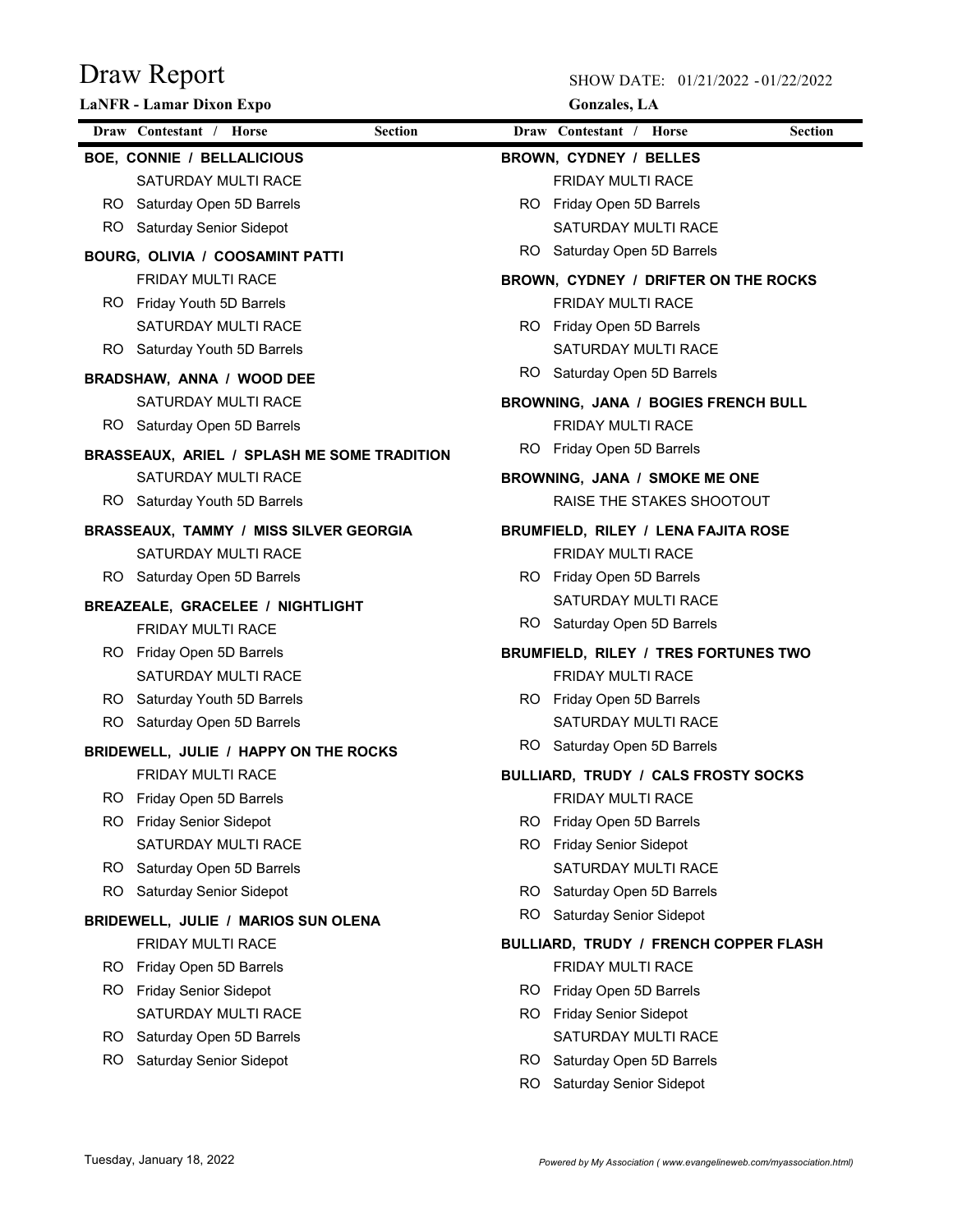|     | <b>LaNFR</b> - Lamar Dixon Expo                       |                |     | <b>Gonzales</b> , LA                                                 |                |
|-----|-------------------------------------------------------|----------------|-----|----------------------------------------------------------------------|----------------|
|     | Draw Contestant / Horse                               | <b>Section</b> |     | Draw Contestant / Horse                                              | <b>Section</b> |
|     | <b>BURAS, VIVIENNE / FANCYS SECRET</b>                |                |     | <b>CARROLL, BAILEY / CHASEN LENA</b>                                 |                |
|     | <b>FRIDAY MULTI RACE</b>                              |                |     | <b>FRIDAY MULTI RACE</b>                                             |                |
|     | RO Friday Open 5D Barrels                             |                |     | RO Friday Open 5D Barrels                                            |                |
|     | RO Friday Junior Sidepot                              |                |     | SATURDAY MULTI RACE                                                  |                |
|     | <b>SATURDAY MULTI RACE</b>                            |                |     | RO Saturday Open 5D Barrels                                          |                |
|     | RO Saturday Open 5D Barrels                           |                |     | <b>CASLER, TRACY / PAISLEY STILETTOS</b>                             |                |
|     | RO Saturday Junior Sidepot                            |                |     | SATURDAY MULTI RACE                                                  |                |
|     | BURSON, MEGAN / NOELS FAMOUS NATIVE                   |                |     | RO Saturday Open 5D Barrels                                          |                |
|     | <b>FRIDAY MULTI RACE</b>                              |                |     | RO Saturday Senior Sidepot                                           |                |
|     | RO Friday Open 5D Barrels                             |                |     | <b>CHADWICK, HEATHER / FRENCHIE</b>                                  |                |
|     | <b>SATURDAY MULTI RACE</b>                            |                |     | FRIDAY MULTI RACE                                                    |                |
|     | RO Saturday Open 5D Barrels                           |                |     | RO Friday Open 5D Barrels                                            |                |
|     | CAMPBELL, COURTNEY / JV EYED WATCH RUSTY              |                |     | SATURDAY MULTI RACE                                                  |                |
|     | <b>FRIDAY MULTI RACE</b>                              |                |     | RO Saturday Open 5D Barrels                                          |                |
|     | RO Friday Open 5D Barrels                             |                |     |                                                                      |                |
|     | <b>SATURDAY MULTI RACE</b>                            |                |     | CHADWICK, HEATHER / GROSOREILLESPLAYMATE<br><b>FRIDAY MULTI RACE</b> |                |
|     | RO Saturday Open 5D Barrels                           |                |     |                                                                      |                |
|     | CARLIN, RYLEE / HORSE 1                               |                |     | RO Friday Open 5D Barrels                                            |                |
|     | FRIDAY MULTI RACE                                     |                |     | <b>CHADWICK, LEAH / SPRING</b>                                       |                |
|     | RO Friday Open 5D Barrels                             |                |     | SATURDAY MULTI RACE                                                  |                |
| RO. | <b>Friday Junior Sidepot</b>                          |                |     | RO Saturday Open 5D Barrels                                          |                |
|     | <b>SATURDAY MULTI RACE</b>                            |                | RO. | Saturday Junior Sidepot                                              |                |
|     | RO Saturday Open 5D Barrels                           |                |     | CHENEVERT, OLIVIA / CARAWAYS INSEXYSLANE                             |                |
|     | RO Saturday Junior Sidepot                            |                |     | <b>FRIDAY MULTI RACE</b>                                             |                |
|     |                                                       |                |     | RO Friday Open 5D Barrels                                            |                |
|     | CARLIN, RYLEE / HORSE 2                               |                | RO. | <b>Friday Adult Sidepot</b>                                          |                |
|     | <b>FRIDAY MULTI RACE</b>                              |                |     | SATURDAY MULTI RACE                                                  |                |
|     | RO Friday Open 5D Barrels<br>RO Friday Junior Sidepot |                |     | Saturday Open 5D Barrels                                             |                |
|     | SATURDAY MULTI RACE                                   |                | RO. | Saturday Adult Sidepot                                               |                |
| RO. | Saturday Open 5D Barrels                              |                |     | CHERAMIE, GRACIE / IVY                                               |                |
| RO. | Saturday Junior Sidepot                               |                |     | <b>FRIDAY MULTI RACE</b>                                             |                |
|     |                                                       |                | RO. | Friday Open 5D Barrels                                               |                |
|     | CARLIN, RYLEE / HORSE 3                               |                |     | CHERAMIE, GRACIE / SHUGGA                                            |                |
|     | FRIDAY MULTI RACE                                     |                |     | <b>FRIDAY MULTI RACE</b>                                             |                |
|     | RO Friday Open 5D Barrels                             |                | RO. | Friday Open 5D Barrels                                               |                |
| RO. | <b>Friday Junior Sidepot</b>                          |                | RO. | <b>Friday Junior Sidepot</b>                                         |                |
|     | SATURDAY MULTI RACE                                   |                |     | SATURDAY MULTI RACE                                                  |                |
| RO. | Saturday Open 5D Barrels                              |                | RO. | Saturday Open 5D Barrels                                             |                |
| RO. | Saturday Junior Sidepot                               |                | RO. | Saturday Junior Sidepot                                              |                |
|     |                                                       |                |     |                                                                      |                |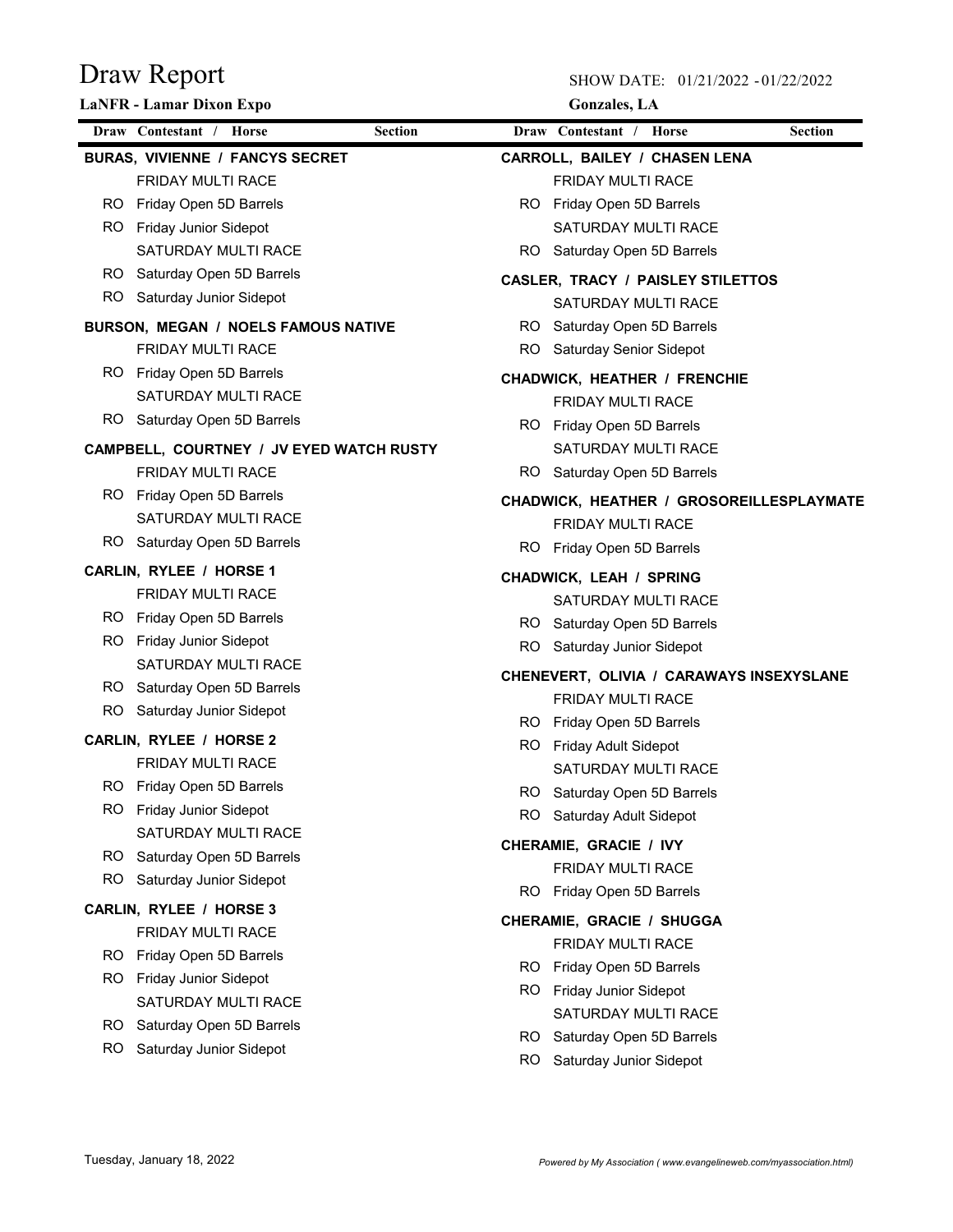|     | <b>LaNFR</b> - Lamar Dixon Expo                                               |                |     | <b>Gonzales</b> , LA                            |                |
|-----|-------------------------------------------------------------------------------|----------------|-----|-------------------------------------------------|----------------|
|     | Draw Contestant / Horse                                                       | <b>Section</b> |     | Draw Contestant / Horse                         | <b>Section</b> |
|     | CHUSTZ, BECKY / SMOKE                                                         |                |     | COOPER, KANELY / MAE                            |                |
|     | FRIDAY MULTI RACE                                                             |                |     | FRIDAY MULTI RACE                               |                |
|     | RO Friday Open 5D Barrels                                                     |                | RO. | Friday Youth 5D Barrels                         |                |
|     | COFFMAN, ADRIANNA / SHEZAFASTFIREWATER                                        |                | RO. | Friday Open 5D Barrels                          |                |
|     | <b>FRIDAY MULTI RACE</b>                                                      |                | 5   | <b>KK Qualifier</b>                             |                |
|     | RO Friday Open 5D Barrels                                                     |                | RO. | Saturday Youth 5D Barrels                       |                |
|     | SATURDAY MULTI RACE                                                           |                |     | RO Saturday Open 5D Barrels                     |                |
|     | RO Saturday Open 5D Barrels                                                   |                |     | COOPER, KANELY / RED NATIVE DUNIT               |                |
|     | <b>COLLINS, EMMIE / IMPRESSIVE SANDY BAR</b>                                  |                |     | <b>FRIDAY MULTI RACE</b>                        |                |
|     | 30 KK Qualifier                                                               |                | RO. | Friday Youth 5D Barrels                         |                |
|     | RO Saturday Open 5D Barrels                                                   |                | RO. | Friday Open 5D Barrels                          |                |
|     | <b>COLLINS, EMMIE / STREAKIN SPRAT</b>                                        |                | 29  | <b>KK Qualifier</b>                             |                |
| 1   | <b>KK Qualifier</b>                                                           |                | RO. | Saturday Youth 5D Barrels                       |                |
| RO. | Saturday Open 5D Barrels                                                      |                | RO. | Saturday Open 5D Barrels                        |                |
|     |                                                                               |                |     | <b>CRESSONIE, JACLYN / FIRST CLASS DAWSEN</b>   |                |
|     | <b>COLLINS, KAYLEE / LITTLE STREAKING WARRIOR</b><br><b>FRIDAY MULTI RACE</b> |                |     | FRIDAY MULTI RACE                               |                |
|     |                                                                               |                | RO. | Friday Open 5D Barrels                          |                |
|     | RO Friday Open 5D Barrels<br>RO Friday Junior Sidepot                         |                |     | CRESSONIE, JACLYN / I AM SWEETFAME              |                |
| 16  | <b>KK Qualifier</b>                                                           |                |     | <b>FRIDAY MULTI RACE</b>                        |                |
| RO. | Saturday Open 5D Barrels                                                      |                |     | RO Friday Open 5D Barrels                       |                |
| RO. | Saturday Junior Sidepot                                                       |                |     | DAKOTAH, MULKEY / MM ROYAL BREEZE               |                |
|     |                                                                               |                |     | <b>FRIDAY MULTI RACE</b>                        |                |
|     | <b>COLLINS, KAYLEE / RANGER</b>                                               |                | RO. | Friday Open 5D Barrels                          |                |
|     | <b>FRIDAY MULTI RACE</b>                                                      |                |     | RO Friday Adult Sidepot                         |                |
|     | RO Friday Open 5D Barrels<br>RO Friday Junior Sidepot                         |                |     | <b>SATURDAY MULTI RACE</b>                      |                |
|     | SATURDAY MULTI RACE                                                           |                |     | RO Saturday Open 5D Barrels                     |                |
| RO. | Saturday Open 5D Barrels                                                      |                |     | RO Saturday Adult Sidepot                       |                |
| RO. | Saturday Junior Sidepot                                                       |                |     | DAVIS, CATHERINE / WILLOWS SAN BAR              |                |
|     |                                                                               |                |     | SATURDAY MULTI RACE                             |                |
|     | <b>COLLINS, KAYLEE / SAGE</b>                                                 |                |     | RO Saturday Open 5D Barrels                     |                |
|     | <b>FRIDAY MULTI RACE</b>                                                      |                | RO. | Saturday Junior Sidepot                         |                |
|     | RO Friday Open 5D Barrels                                                     |                |     |                                                 |                |
| ROI | Friday Junior Sidepot                                                         |                |     | DAVIS, COLIE / SPY GUY                          |                |
|     | SATURDAY MULTI RACE<br>RO Saturday Open 5D Barrels                            |                | RO. | SATURDAY MULTI RACE<br>Saturday Open 5D Barrels |                |
| RO. | Saturday Junior Sidepot                                                       |                | RO. | Saturday Adult Sidepot                          |                |
|     |                                                                               |                |     |                                                 |                |
|     |                                                                               |                |     | DAVIS, COLIE / VF HOT DAMN                      |                |
|     |                                                                               |                |     | SATURDAY MULTI RACE                             |                |
|     |                                                                               |                |     | RO Saturday Open 5D Barrels                     |                |
|     |                                                                               |                |     | RO Saturday Adult Sidepot                       |                |
|     |                                                                               |                |     |                                                 |                |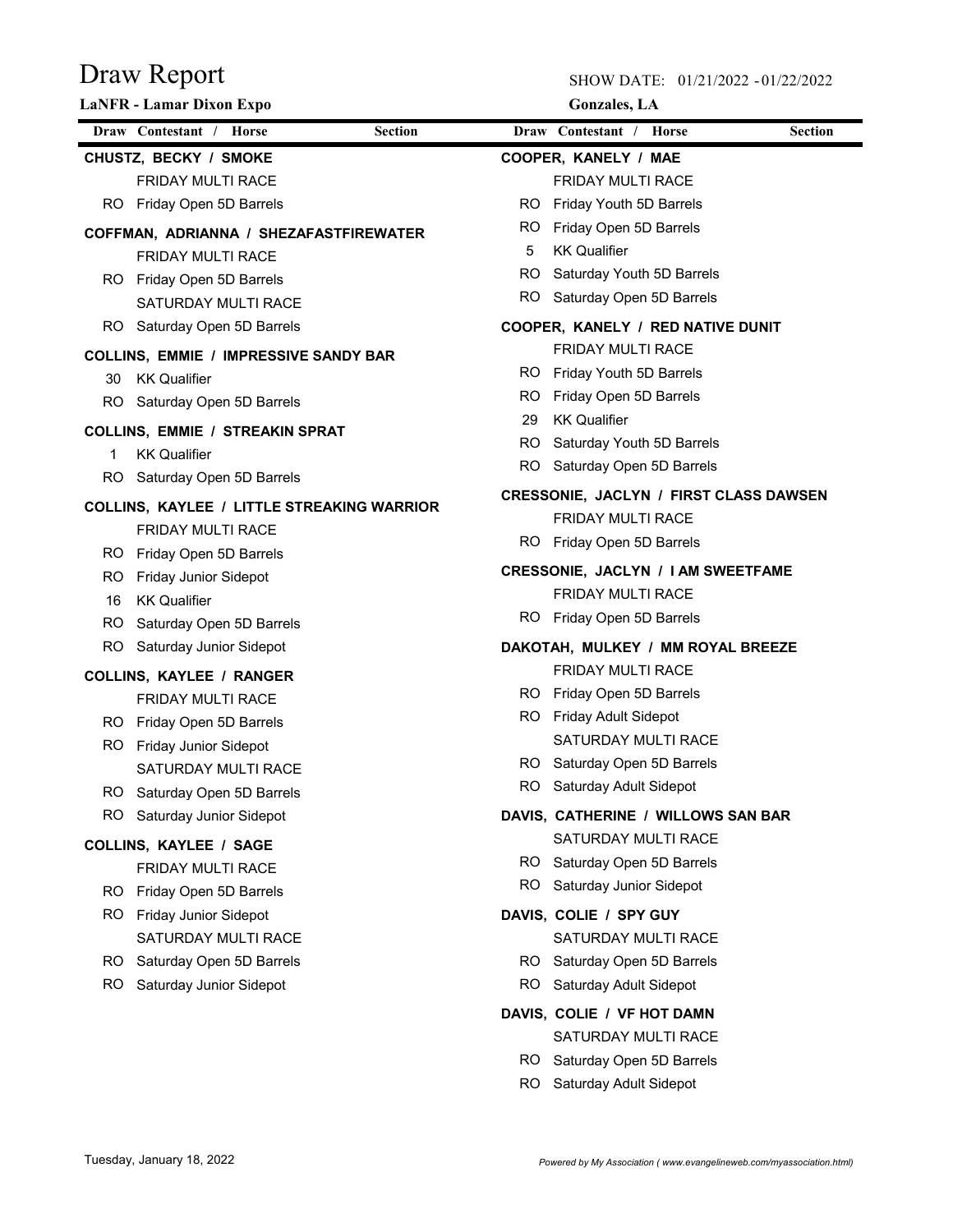|     | <b>LaNFR</b> - Lamar Dixon Expo         |                | <b>Gonzales</b> , LA                   |                |
|-----|-----------------------------------------|----------------|----------------------------------------|----------------|
|     | Draw Contestant / Horse                 | <b>Section</b> | Draw Contestant / Horse                | <b>Section</b> |
|     | DAVIS, WANDA / CD BAMA GOLD             |                | DOMINGUE, KRISTEN / SHAQ WAGON         |                |
|     | <b>FRIDAY MULTI RACE</b>                |                | <b>FRIDAY MULTI RACE</b>               |                |
|     | RO Friday Open 5D Barrels               |                | RO Friday Open 5D Barrels              |                |
|     | RO Friday Senior Sidepot                |                | RO Friday Adult Sidepot                |                |
|     | SATURDAY MULTI RACE                     |                | <b>SATURDAY MULTI RACE</b>             |                |
|     | RO Saturday Open 5D Barrels             |                | RO Saturday Open 5D Barrels            |                |
|     | RO Saturday Senior Sidepot              | RO.            | Saturday Adult Sidepot                 |                |
|     | DECUIRE, CHEYENNE / CANT BULLY THAT GUY |                | DOMINGUE, KRISTEN / WATERS UP          |                |
| 20  | <b>KK Qualifier</b>                     |                | <b>FRIDAY MULTI RACE</b>               |                |
|     | RO Saturday Open 5D Barrels             | RO.            | Friday Open 5D Barrels                 |                |
|     | DEHART, KATHY / MOE GOSSIP              |                | RO Friday Adult Sidepot                |                |
|     | <b>FRIDAY MULTI RACE</b>                |                | <b>SATURDAY MULTI RACE</b>             |                |
|     | RO Friday Open 5D Barrels               |                | RO Saturday Open 5D Barrels            |                |
|     | RO Friday Senior Sidepot                |                | RO Saturday Adult Sidepot              |                |
|     | SATURDAY MULTI RACE                     |                | DOMINGUE, ROXANNE / IMA SPECIAL LEGACY |                |
|     | RO Saturday Open 5D Barrels             |                | <b>FRIDAY MULTI RACE</b>               |                |
|     | RO Saturday Senior Sidepot              |                | RO Friday Open 5D Barrels              |                |
|     | DELAUNE, CAMBRIE / VF LEO STINSON       |                | RO Friday Senior Sidepot               |                |
|     | RAISE THE STAKES SHOOTOUT               |                | SATURDAY MULTI RACE                    |                |
|     | DEVALL, MANDI / ROCKY                   |                | RO Saturday Open 5D Barrels            |                |
|     | <b>SATURDAY MULTI RACE</b>              | RO.            | Saturday Senior Sidepot                |                |
|     | RO Saturday Open 5D Barrels             |                | DUPREE, LINDSEY / FACE THE MONEY MAN   |                |
|     | RO Saturday Senior Sidepot              |                | <b>FRIDAY MULTI RACE</b>               |                |
|     |                                         |                | RO Friday Open 5D Barrels              |                |
|     | DEVLIN, SARAH / LOSTALOTOFCASH          |                | SATURDAY MULTI RACE                    |                |
|     | SATURDAY MULTI RACE                     |                | RO Saturday Open 5D Barrels            |                |
|     | RO Saturday Open 5D Barrels             |                | ELLWANGER, BREA / ROME                 |                |
|     | DODD, CARLIE / SHEZA SWEET AWARD        |                | <b>FRIDAY MULTI RACE</b>               |                |
|     | <b>FRIDAY MULTI RACE</b>                |                | RO Friday Open 5D Barrels              |                |
|     | RO Friday Open 5D Barrels               |                | SATURDAY MULTI RACE                    |                |
|     | RO Friday Adult Sidepot                 |                | RO Saturday Open 5D Barrels            |                |
|     | SATURDAY MULTI RACE                     |                | ERVIN, AUDREE / MUMMAS POCO DUNNY      |                |
|     | RO Saturday Open 5D Barrels             |                | FRIDAY MULTI RACE                      |                |
|     | RO Saturday Adult Sidepot               | RO.            | Friday Open 5D Barrels                 |                |
|     | DOMINGUE, ALYSON / IMA SPECIAL LEGACY   | RO.            | <b>Friday Junior Sidepot</b>           |                |
|     | <b>FRIDAY MULTI RACE</b>                |                | SATURDAY MULTI RACE                    |                |
|     | RO Friday Open 5D Barrels               |                | RO Saturday Open 5D Barrels            |                |
|     | RO Friday Adult Sidepot                 |                | RO Saturday Junior Sidepot             |                |
|     | SATURDAY MULTI RACE                     |                |                                        |                |
|     | RO Saturday Open 5D Barrels             |                |                                        |                |
| RO. | Saturday Adult Sidepot                  |                |                                        |                |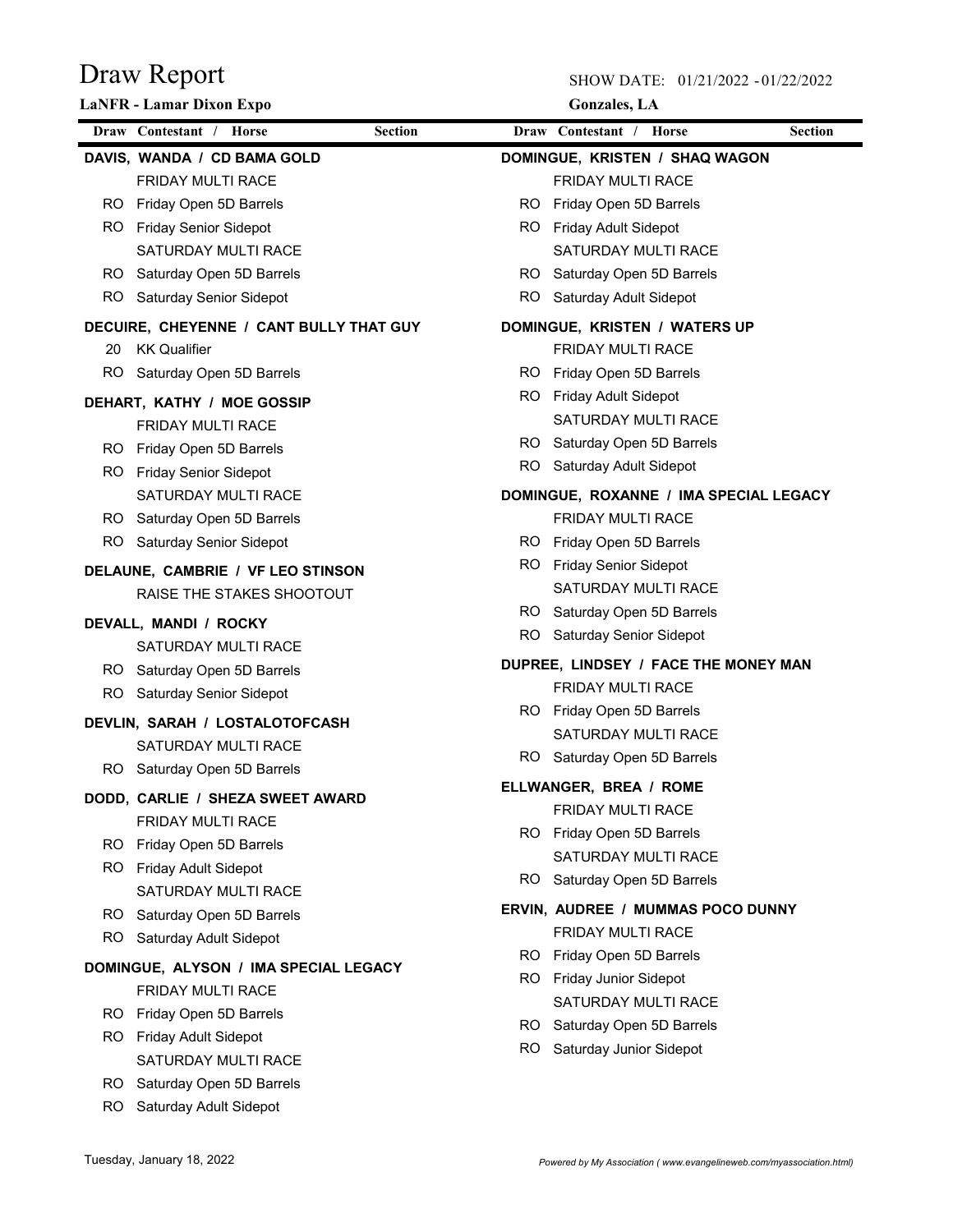| Draw Contestant / Horse<br><b>Section</b><br>Draw Contestant / Horse<br><b>Section</b><br>ERVIN, AUDREE / WDJ ROYAL POCO TORO<br>FORD, ISABELLA / SPENT TRUMPS CASH<br><b>FRIDAY MULTI RACE</b><br><b>KK Qualifier</b><br>25<br>RO Friday Open 5D Barrels<br>RO Saturday Open 5D Barrels<br><b>Friday Junior Sidepot</b><br>RO.<br>FORTNEY, BRANDON / JL LITTLE WAGS<br>SATURDAY MULTI RACE<br>RAISE THE STAKES SHOOTOUT<br>RO Saturday Open 5D Barrels<br>FORTNEY, BRANDON / SHOTS OF FIREWATER<br>RO Saturday Junior Sidepot<br>RAISE THE STAKES SHOOTOUT<br>ESTES, AURIANNA / HEZ A SPECIAL TORO<br>FRICKE, KRISTINE / GENUINE OLE MAN<br>14 KK Qualifier<br><b>FRIDAY MULTI RACE</b><br>RO Saturday Open 5D Barrels<br>RO Friday Open 5D Barrels<br>RO Saturday Junior Sidepot<br>RO Friday Adult Sidepot<br>FAIRLEY, BALEIGH / TUFF NUT TO CRACK<br>SATURDAY MULTI RACE<br>RAISE THE STAKES SHOOTOUT<br>RO Saturday Open 5D Barrels<br>RO Saturday Adult Sidepot<br>FAULKNER, ADDY / BERIAH<br><b>FRIDAY MULTI RACE</b><br>GALLOWAY, TALIN / MY MY MONKEY BUSINESS<br>RO Friday Youth 5D Barrels<br><b>FRIDAY MULTI RACE</b><br>RO Friday Open 5D Barrels<br>RO Friday Open 5D Barrels<br>SATURDAY MULTI RACE<br>RO Friday Junior Sidepot<br>RO Saturday Youth 5D Barrels<br><b>KK Qualifier</b><br>7<br>RO Saturday Open 5D Barrels<br>RO.<br>Saturday Open 5D Barrels<br>FITE, JENNIFER / SHORT MAN STREAKIN<br>GALLOWAY, TALIN / NINE MILL GUN<br>RAISE THE STAKES SHOOTOUT<br>FRIDAY MULTI RACE<br>SATURDAY MULTI RACE<br>Friday Open 5D Barrels<br>RO.<br>RO Saturday Open 5D Barrels<br><b>Friday Junior Sidepot</b><br>RO<br>RO Saturday Senior Sidepot<br><b>KK Qualifier</b><br>28<br>Saturday Open 5D Barrels<br>FLYNT, CAROLINE / DASHIN SCOOTER<br>RO.<br>RAISE THE STAKES SHOOTOUT<br>GALLOWAY, TALIN / THE JEWEL OF PEPTO<br>8<br><b>KK Qualifier</b><br>FRIDAY MULTI RACE<br>RO.<br>Saturday Youth 5D Barrels<br>RO Friday Open 5D Barrels<br>RO Saturday Open 5D Barrels<br>RO Friday Junior Sidepot<br>FLYNT, CAROLINE / PJH NIKS FIREWATER<br>FRIDAY MULTI RACE<br>FRIDAY MULTI RACE<br>RO Friday Youth 5D Barrels<br>Friday Open 5D Barrels<br>RO.<br>RO.<br>Friday Open 5D Barrels<br>RO Friday Adult Sidepot<br><b>KK Qualifier</b><br>26<br>SATURDAY MULTI RACE<br>RO.<br>Saturday Youth 5D Barrels<br>RO Saturday Open 5D Barrels<br>RO.<br>Saturday Open 5D Barrels<br>RO.<br>Saturday Adult Sidepot | <b>LaNFR</b> - Lamar Dixon Expo | <b>Gonzales</b> , LA |  |
|-----------------------------------------------------------------------------------------------------------------------------------------------------------------------------------------------------------------------------------------------------------------------------------------------------------------------------------------------------------------------------------------------------------------------------------------------------------------------------------------------------------------------------------------------------------------------------------------------------------------------------------------------------------------------------------------------------------------------------------------------------------------------------------------------------------------------------------------------------------------------------------------------------------------------------------------------------------------------------------------------------------------------------------------------------------------------------------------------------------------------------------------------------------------------------------------------------------------------------------------------------------------------------------------------------------------------------------------------------------------------------------------------------------------------------------------------------------------------------------------------------------------------------------------------------------------------------------------------------------------------------------------------------------------------------------------------------------------------------------------------------------------------------------------------------------------------------------------------------------------------------------------------------------------------------------------------------------------------------------------------------------------------------------------------------------------------------------------------------------------------------------------------------------------------------------------------------------------------------------------------------------------------------------------------------------------------------------------------------------------------------------------------------------------------------------|---------------------------------|----------------------|--|
|                                                                                                                                                                                                                                                                                                                                                                                                                                                                                                                                                                                                                                                                                                                                                                                                                                                                                                                                                                                                                                                                                                                                                                                                                                                                                                                                                                                                                                                                                                                                                                                                                                                                                                                                                                                                                                                                                                                                                                                                                                                                                                                                                                                                                                                                                                                                                                                                                                   |                                 |                      |  |
|                                                                                                                                                                                                                                                                                                                                                                                                                                                                                                                                                                                                                                                                                                                                                                                                                                                                                                                                                                                                                                                                                                                                                                                                                                                                                                                                                                                                                                                                                                                                                                                                                                                                                                                                                                                                                                                                                                                                                                                                                                                                                                                                                                                                                                                                                                                                                                                                                                   |                                 |                      |  |
|                                                                                                                                                                                                                                                                                                                                                                                                                                                                                                                                                                                                                                                                                                                                                                                                                                                                                                                                                                                                                                                                                                                                                                                                                                                                                                                                                                                                                                                                                                                                                                                                                                                                                                                                                                                                                                                                                                                                                                                                                                                                                                                                                                                                                                                                                                                                                                                                                                   |                                 |                      |  |
|                                                                                                                                                                                                                                                                                                                                                                                                                                                                                                                                                                                                                                                                                                                                                                                                                                                                                                                                                                                                                                                                                                                                                                                                                                                                                                                                                                                                                                                                                                                                                                                                                                                                                                                                                                                                                                                                                                                                                                                                                                                                                                                                                                                                                                                                                                                                                                                                                                   |                                 |                      |  |
|                                                                                                                                                                                                                                                                                                                                                                                                                                                                                                                                                                                                                                                                                                                                                                                                                                                                                                                                                                                                                                                                                                                                                                                                                                                                                                                                                                                                                                                                                                                                                                                                                                                                                                                                                                                                                                                                                                                                                                                                                                                                                                                                                                                                                                                                                                                                                                                                                                   |                                 |                      |  |
|                                                                                                                                                                                                                                                                                                                                                                                                                                                                                                                                                                                                                                                                                                                                                                                                                                                                                                                                                                                                                                                                                                                                                                                                                                                                                                                                                                                                                                                                                                                                                                                                                                                                                                                                                                                                                                                                                                                                                                                                                                                                                                                                                                                                                                                                                                                                                                                                                                   |                                 |                      |  |
|                                                                                                                                                                                                                                                                                                                                                                                                                                                                                                                                                                                                                                                                                                                                                                                                                                                                                                                                                                                                                                                                                                                                                                                                                                                                                                                                                                                                                                                                                                                                                                                                                                                                                                                                                                                                                                                                                                                                                                                                                                                                                                                                                                                                                                                                                                                                                                                                                                   |                                 |                      |  |
|                                                                                                                                                                                                                                                                                                                                                                                                                                                                                                                                                                                                                                                                                                                                                                                                                                                                                                                                                                                                                                                                                                                                                                                                                                                                                                                                                                                                                                                                                                                                                                                                                                                                                                                                                                                                                                                                                                                                                                                                                                                                                                                                                                                                                                                                                                                                                                                                                                   |                                 |                      |  |
|                                                                                                                                                                                                                                                                                                                                                                                                                                                                                                                                                                                                                                                                                                                                                                                                                                                                                                                                                                                                                                                                                                                                                                                                                                                                                                                                                                                                                                                                                                                                                                                                                                                                                                                                                                                                                                                                                                                                                                                                                                                                                                                                                                                                                                                                                                                                                                                                                                   |                                 |                      |  |
|                                                                                                                                                                                                                                                                                                                                                                                                                                                                                                                                                                                                                                                                                                                                                                                                                                                                                                                                                                                                                                                                                                                                                                                                                                                                                                                                                                                                                                                                                                                                                                                                                                                                                                                                                                                                                                                                                                                                                                                                                                                                                                                                                                                                                                                                                                                                                                                                                                   |                                 |                      |  |
|                                                                                                                                                                                                                                                                                                                                                                                                                                                                                                                                                                                                                                                                                                                                                                                                                                                                                                                                                                                                                                                                                                                                                                                                                                                                                                                                                                                                                                                                                                                                                                                                                                                                                                                                                                                                                                                                                                                                                                                                                                                                                                                                                                                                                                                                                                                                                                                                                                   |                                 |                      |  |
|                                                                                                                                                                                                                                                                                                                                                                                                                                                                                                                                                                                                                                                                                                                                                                                                                                                                                                                                                                                                                                                                                                                                                                                                                                                                                                                                                                                                                                                                                                                                                                                                                                                                                                                                                                                                                                                                                                                                                                                                                                                                                                                                                                                                                                                                                                                                                                                                                                   |                                 |                      |  |
|                                                                                                                                                                                                                                                                                                                                                                                                                                                                                                                                                                                                                                                                                                                                                                                                                                                                                                                                                                                                                                                                                                                                                                                                                                                                                                                                                                                                                                                                                                                                                                                                                                                                                                                                                                                                                                                                                                                                                                                                                                                                                                                                                                                                                                                                                                                                                                                                                                   |                                 |                      |  |
|                                                                                                                                                                                                                                                                                                                                                                                                                                                                                                                                                                                                                                                                                                                                                                                                                                                                                                                                                                                                                                                                                                                                                                                                                                                                                                                                                                                                                                                                                                                                                                                                                                                                                                                                                                                                                                                                                                                                                                                                                                                                                                                                                                                                                                                                                                                                                                                                                                   |                                 |                      |  |
|                                                                                                                                                                                                                                                                                                                                                                                                                                                                                                                                                                                                                                                                                                                                                                                                                                                                                                                                                                                                                                                                                                                                                                                                                                                                                                                                                                                                                                                                                                                                                                                                                                                                                                                                                                                                                                                                                                                                                                                                                                                                                                                                                                                                                                                                                                                                                                                                                                   |                                 |                      |  |
|                                                                                                                                                                                                                                                                                                                                                                                                                                                                                                                                                                                                                                                                                                                                                                                                                                                                                                                                                                                                                                                                                                                                                                                                                                                                                                                                                                                                                                                                                                                                                                                                                                                                                                                                                                                                                                                                                                                                                                                                                                                                                                                                                                                                                                                                                                                                                                                                                                   |                                 |                      |  |
|                                                                                                                                                                                                                                                                                                                                                                                                                                                                                                                                                                                                                                                                                                                                                                                                                                                                                                                                                                                                                                                                                                                                                                                                                                                                                                                                                                                                                                                                                                                                                                                                                                                                                                                                                                                                                                                                                                                                                                                                                                                                                                                                                                                                                                                                                                                                                                                                                                   |                                 |                      |  |
|                                                                                                                                                                                                                                                                                                                                                                                                                                                                                                                                                                                                                                                                                                                                                                                                                                                                                                                                                                                                                                                                                                                                                                                                                                                                                                                                                                                                                                                                                                                                                                                                                                                                                                                                                                                                                                                                                                                                                                                                                                                                                                                                                                                                                                                                                                                                                                                                                                   |                                 |                      |  |
|                                                                                                                                                                                                                                                                                                                                                                                                                                                                                                                                                                                                                                                                                                                                                                                                                                                                                                                                                                                                                                                                                                                                                                                                                                                                                                                                                                                                                                                                                                                                                                                                                                                                                                                                                                                                                                                                                                                                                                                                                                                                                                                                                                                                                                                                                                                                                                                                                                   |                                 |                      |  |
| GARLAND, CAROLINE / BOLTPERKHANCOCK BANG                                                                                                                                                                                                                                                                                                                                                                                                                                                                                                                                                                                                                                                                                                                                                                                                                                                                                                                                                                                                                                                                                                                                                                                                                                                                                                                                                                                                                                                                                                                                                                                                                                                                                                                                                                                                                                                                                                                                                                                                                                                                                                                                                                                                                                                                                                                                                                                          |                                 |                      |  |
|                                                                                                                                                                                                                                                                                                                                                                                                                                                                                                                                                                                                                                                                                                                                                                                                                                                                                                                                                                                                                                                                                                                                                                                                                                                                                                                                                                                                                                                                                                                                                                                                                                                                                                                                                                                                                                                                                                                                                                                                                                                                                                                                                                                                                                                                                                                                                                                                                                   |                                 |                      |  |
|                                                                                                                                                                                                                                                                                                                                                                                                                                                                                                                                                                                                                                                                                                                                                                                                                                                                                                                                                                                                                                                                                                                                                                                                                                                                                                                                                                                                                                                                                                                                                                                                                                                                                                                                                                                                                                                                                                                                                                                                                                                                                                                                                                                                                                                                                                                                                                                                                                   |                                 |                      |  |
|                                                                                                                                                                                                                                                                                                                                                                                                                                                                                                                                                                                                                                                                                                                                                                                                                                                                                                                                                                                                                                                                                                                                                                                                                                                                                                                                                                                                                                                                                                                                                                                                                                                                                                                                                                                                                                                                                                                                                                                                                                                                                                                                                                                                                                                                                                                                                                                                                                   |                                 |                      |  |
|                                                                                                                                                                                                                                                                                                                                                                                                                                                                                                                                                                                                                                                                                                                                                                                                                                                                                                                                                                                                                                                                                                                                                                                                                                                                                                                                                                                                                                                                                                                                                                                                                                                                                                                                                                                                                                                                                                                                                                                                                                                                                                                                                                                                                                                                                                                                                                                                                                   |                                 |                      |  |
|                                                                                                                                                                                                                                                                                                                                                                                                                                                                                                                                                                                                                                                                                                                                                                                                                                                                                                                                                                                                                                                                                                                                                                                                                                                                                                                                                                                                                                                                                                                                                                                                                                                                                                                                                                                                                                                                                                                                                                                                                                                                                                                                                                                                                                                                                                                                                                                                                                   |                                 |                      |  |
|                                                                                                                                                                                                                                                                                                                                                                                                                                                                                                                                                                                                                                                                                                                                                                                                                                                                                                                                                                                                                                                                                                                                                                                                                                                                                                                                                                                                                                                                                                                                                                                                                                                                                                                                                                                                                                                                                                                                                                                                                                                                                                                                                                                                                                                                                                                                                                                                                                   |                                 |                      |  |
|                                                                                                                                                                                                                                                                                                                                                                                                                                                                                                                                                                                                                                                                                                                                                                                                                                                                                                                                                                                                                                                                                                                                                                                                                                                                                                                                                                                                                                                                                                                                                                                                                                                                                                                                                                                                                                                                                                                                                                                                                                                                                                                                                                                                                                                                                                                                                                                                                                   |                                 |                      |  |
|                                                                                                                                                                                                                                                                                                                                                                                                                                                                                                                                                                                                                                                                                                                                                                                                                                                                                                                                                                                                                                                                                                                                                                                                                                                                                                                                                                                                                                                                                                                                                                                                                                                                                                                                                                                                                                                                                                                                                                                                                                                                                                                                                                                                                                                                                                                                                                                                                                   |                                 |                      |  |
|                                                                                                                                                                                                                                                                                                                                                                                                                                                                                                                                                                                                                                                                                                                                                                                                                                                                                                                                                                                                                                                                                                                                                                                                                                                                                                                                                                                                                                                                                                                                                                                                                                                                                                                                                                                                                                                                                                                                                                                                                                                                                                                                                                                                                                                                                                                                                                                                                                   |                                 |                      |  |
|                                                                                                                                                                                                                                                                                                                                                                                                                                                                                                                                                                                                                                                                                                                                                                                                                                                                                                                                                                                                                                                                                                                                                                                                                                                                                                                                                                                                                                                                                                                                                                                                                                                                                                                                                                                                                                                                                                                                                                                                                                                                                                                                                                                                                                                                                                                                                                                                                                   |                                 |                      |  |
|                                                                                                                                                                                                                                                                                                                                                                                                                                                                                                                                                                                                                                                                                                                                                                                                                                                                                                                                                                                                                                                                                                                                                                                                                                                                                                                                                                                                                                                                                                                                                                                                                                                                                                                                                                                                                                                                                                                                                                                                                                                                                                                                                                                                                                                                                                                                                                                                                                   |                                 |                      |  |
|                                                                                                                                                                                                                                                                                                                                                                                                                                                                                                                                                                                                                                                                                                                                                                                                                                                                                                                                                                                                                                                                                                                                                                                                                                                                                                                                                                                                                                                                                                                                                                                                                                                                                                                                                                                                                                                                                                                                                                                                                                                                                                                                                                                                                                                                                                                                                                                                                                   |                                 |                      |  |
|                                                                                                                                                                                                                                                                                                                                                                                                                                                                                                                                                                                                                                                                                                                                                                                                                                                                                                                                                                                                                                                                                                                                                                                                                                                                                                                                                                                                                                                                                                                                                                                                                                                                                                                                                                                                                                                                                                                                                                                                                                                                                                                                                                                                                                                                                                                                                                                                                                   |                                 |                      |  |
|                                                                                                                                                                                                                                                                                                                                                                                                                                                                                                                                                                                                                                                                                                                                                                                                                                                                                                                                                                                                                                                                                                                                                                                                                                                                                                                                                                                                                                                                                                                                                                                                                                                                                                                                                                                                                                                                                                                                                                                                                                                                                                                                                                                                                                                                                                                                                                                                                                   |                                 |                      |  |
|                                                                                                                                                                                                                                                                                                                                                                                                                                                                                                                                                                                                                                                                                                                                                                                                                                                                                                                                                                                                                                                                                                                                                                                                                                                                                                                                                                                                                                                                                                                                                                                                                                                                                                                                                                                                                                                                                                                                                                                                                                                                                                                                                                                                                                                                                                                                                                                                                                   |                                 |                      |  |
|                                                                                                                                                                                                                                                                                                                                                                                                                                                                                                                                                                                                                                                                                                                                                                                                                                                                                                                                                                                                                                                                                                                                                                                                                                                                                                                                                                                                                                                                                                                                                                                                                                                                                                                                                                                                                                                                                                                                                                                                                                                                                                                                                                                                                                                                                                                                                                                                                                   |                                 |                      |  |
|                                                                                                                                                                                                                                                                                                                                                                                                                                                                                                                                                                                                                                                                                                                                                                                                                                                                                                                                                                                                                                                                                                                                                                                                                                                                                                                                                                                                                                                                                                                                                                                                                                                                                                                                                                                                                                                                                                                                                                                                                                                                                                                                                                                                                                                                                                                                                                                                                                   |                                 |                      |  |
|                                                                                                                                                                                                                                                                                                                                                                                                                                                                                                                                                                                                                                                                                                                                                                                                                                                                                                                                                                                                                                                                                                                                                                                                                                                                                                                                                                                                                                                                                                                                                                                                                                                                                                                                                                                                                                                                                                                                                                                                                                                                                                                                                                                                                                                                                                                                                                                                                                   |                                 |                      |  |
| FORD, GRACE / CHIEF                                                                                                                                                                                                                                                                                                                                                                                                                                                                                                                                                                                                                                                                                                                                                                                                                                                                                                                                                                                                                                                                                                                                                                                                                                                                                                                                                                                                                                                                                                                                                                                                                                                                                                                                                                                                                                                                                                                                                                                                                                                                                                                                                                                                                                                                                                                                                                                                               |                                 |                      |  |
| <b>KK Qualifier</b><br>23                                                                                                                                                                                                                                                                                                                                                                                                                                                                                                                                                                                                                                                                                                                                                                                                                                                                                                                                                                                                                                                                                                                                                                                                                                                                                                                                                                                                                                                                                                                                                                                                                                                                                                                                                                                                                                                                                                                                                                                                                                                                                                                                                                                                                                                                                                                                                                                                         |                                 |                      |  |
| RO Saturday Open 5D Barrels                                                                                                                                                                                                                                                                                                                                                                                                                                                                                                                                                                                                                                                                                                                                                                                                                                                                                                                                                                                                                                                                                                                                                                                                                                                                                                                                                                                                                                                                                                                                                                                                                                                                                                                                                                                                                                                                                                                                                                                                                                                                                                                                                                                                                                                                                                                                                                                                       |                                 |                      |  |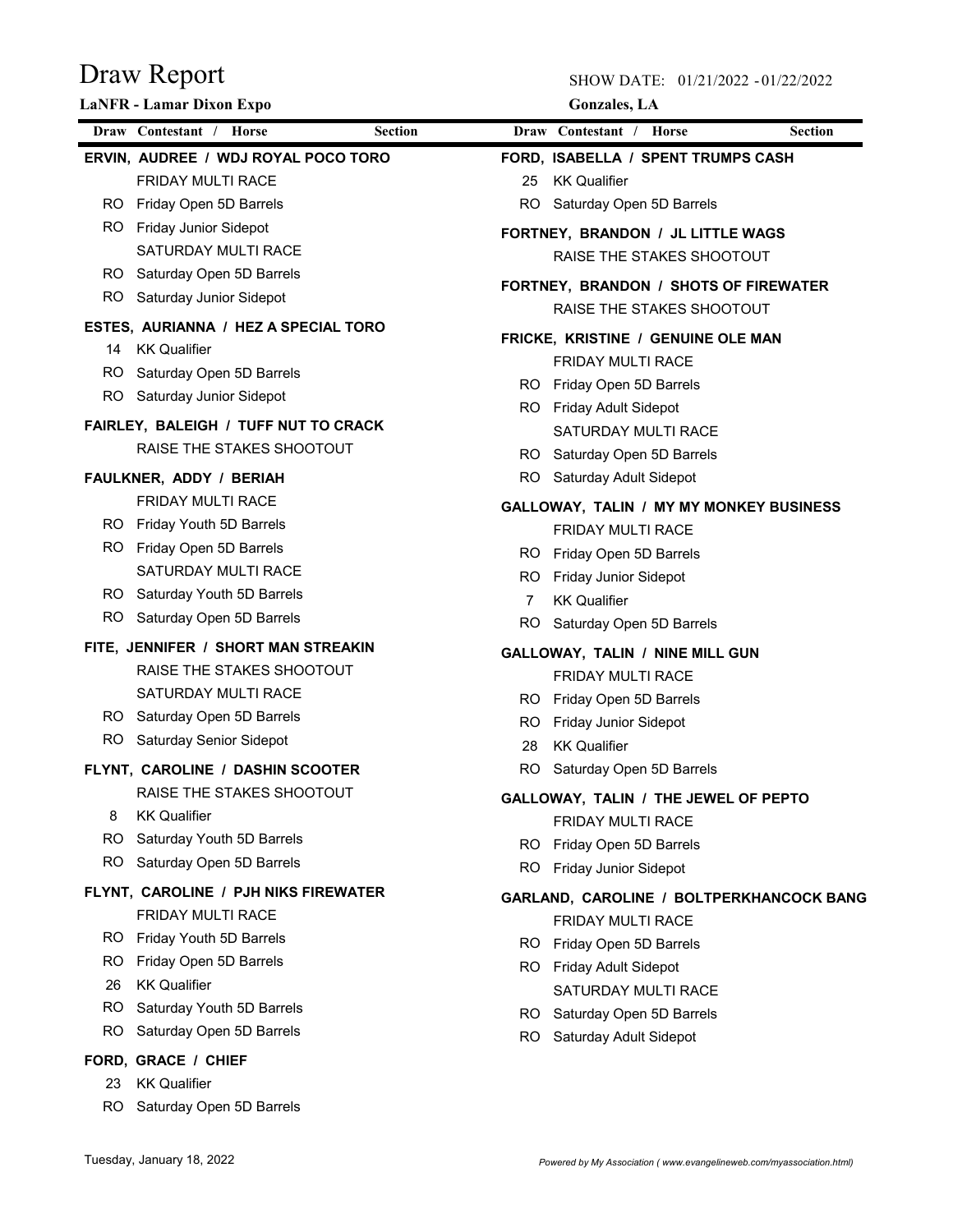SHOW DATE: 01/21/2022 - 01/22/2022

|     | <b>LaNFR</b> - Lamar Dixon Expo              | <b>Gonzales</b> , LA                        |
|-----|----------------------------------------------|---------------------------------------------|
|     | Draw Contestant / Horse<br><b>Section</b>    | Draw Contestant / Horse<br><b>Section</b>   |
|     | <b>GATLIN, EMILY / GEEMENEZE FLING</b>       | <b>GREEN, GRACE ANN / JUDYS TWISTIN BUG</b> |
|     | FRIDAY MULTI RACE                            | RAISE THE STAKES SHOOTOUT                   |
|     | RO Friday Open 5D Barrels                    | <b>GREEN, TALMADGE / BULLY BY DESIGN</b>    |
|     | RO Friday Junior Sidepot                     | RAISE THE STAKES SHOOTOUT                   |
|     | <b>SATURDAY MULTI RACE</b>                   | <b>GREEN, TALMADGE / HORSE 2</b>            |
|     | RO Saturday Open 5D Barrels                  | RAISE THE STAKES SHOOTOUT                   |
|     | RO Saturday Junior Sidepot                   |                                             |
|     | GATLIN, EMILY / MISS JB 1316                 | GUIDRY, CHEYENNE / HICKORY WINDY            |
|     | <b>FRIDAY MULTI RACE</b>                     | <b>FRIDAY MULTI RACE</b>                    |
|     | RO Friday Open 5D Barrels                    | RO Friday Youth 5D Barrels                  |
|     | RO Friday Junior Sidepot                     | SATURDAY MULTI RACE                         |
|     | SATURDAY MULTI RACE                          | RO Saturday Youth 5D Barrels                |
|     | RO Saturday Open 5D Barrels                  | GUIDRY, CHLOE / TEA TIME AT SIX             |
| RO. | Saturday Junior Sidepot                      | <b>FRIDAY MULTI RACE</b>                    |
|     | GIROIR, JALYN / WATCH NICKIES BABE           | RO Friday Youth 5D Barrels                  |
|     | <b>FRIDAY MULTI RACE</b>                     | SATURDAY MULTI RACE                         |
|     | RO Friday Youth 5D Barrels                   | RO Saturday Youth 5D Barrels                |
|     | SATURDAY MULTI RACE                          | GUIDRY, OLIVIA KATE / TANK                  |
|     | RO Saturday Youth 5D Barrels                 | FRIDAY MULTI RACE                           |
| RO. | Saturday Open 5D Barrels                     | RO Friday Open 5D Barrels                   |
|     | GORDON, MALLIE / DYNAMARA                    | RO Friday Adult Sidepot                     |
|     | <b>FRIDAY MULTI RACE</b>                     | SATURDAY MULTI RACE                         |
|     | RO Friday Youth 5D Barrels                   | RO Saturday Open 5D Barrels                 |
|     | RO Friday Open 5D Barrels                    | RO Saturday Adult Sidepot                   |
|     | <b>SATURDAY MULTI RACE</b>                   | GUIDRY, OLIVIA KATE / TURNIN ON FAITH       |
|     | RO Saturday Youth 5D Barrels                 | <b>FRIDAY MULTI RACE</b>                    |
| RO. | Saturday Open 5D Barrels                     | RO Friday Open 5D Barrels                   |
|     | <b>GORDON, MALLIE / SHORT GO</b>             | RO Friday Adult Sidepot                     |
|     | FRIDAY MULTI RACE                            | SATURDAY MULTI RACE                         |
| RO. | Friday Youth 5D Barrels                      | Saturday Open 5D Barrels<br>RO.             |
| RO. | Friday Open 5D Barrels                       | RO.<br>Saturday Adult Sidepot               |
| 21  | <b>KK Qualifier</b>                          | <b>GUILLORY, DEBBIE / FANCY TIGHT PANTS</b> |
| RO. | Saturday Youth 5D Barrels                    | <b>FRIDAY MULTI RACE</b>                    |
| RO. | Saturday Open 5D Barrels                     | RO.<br>Friday Open 5D Barrels               |
|     | <b>GRAHAM, DANIEL / PT FLAMING FIREWATER</b> | RO Friday Senior Sidepot                    |
|     | FRIDAY MULTI RACE                            | SATURDAY MULTI RACE                         |
| RO. | Friday Open 5D Barrels                       | RO.<br>Saturday Open 5D Barrels             |
|     | RO Friday Adult Sidepot                      | RO.<br>Saturday Senior Sidepot              |
|     | SATURDAY MULTI RACE                          |                                             |
|     | RO Saturday Open 5D Barrels                  |                                             |
|     |                                              |                                             |

RO Saturday Adult Sidepot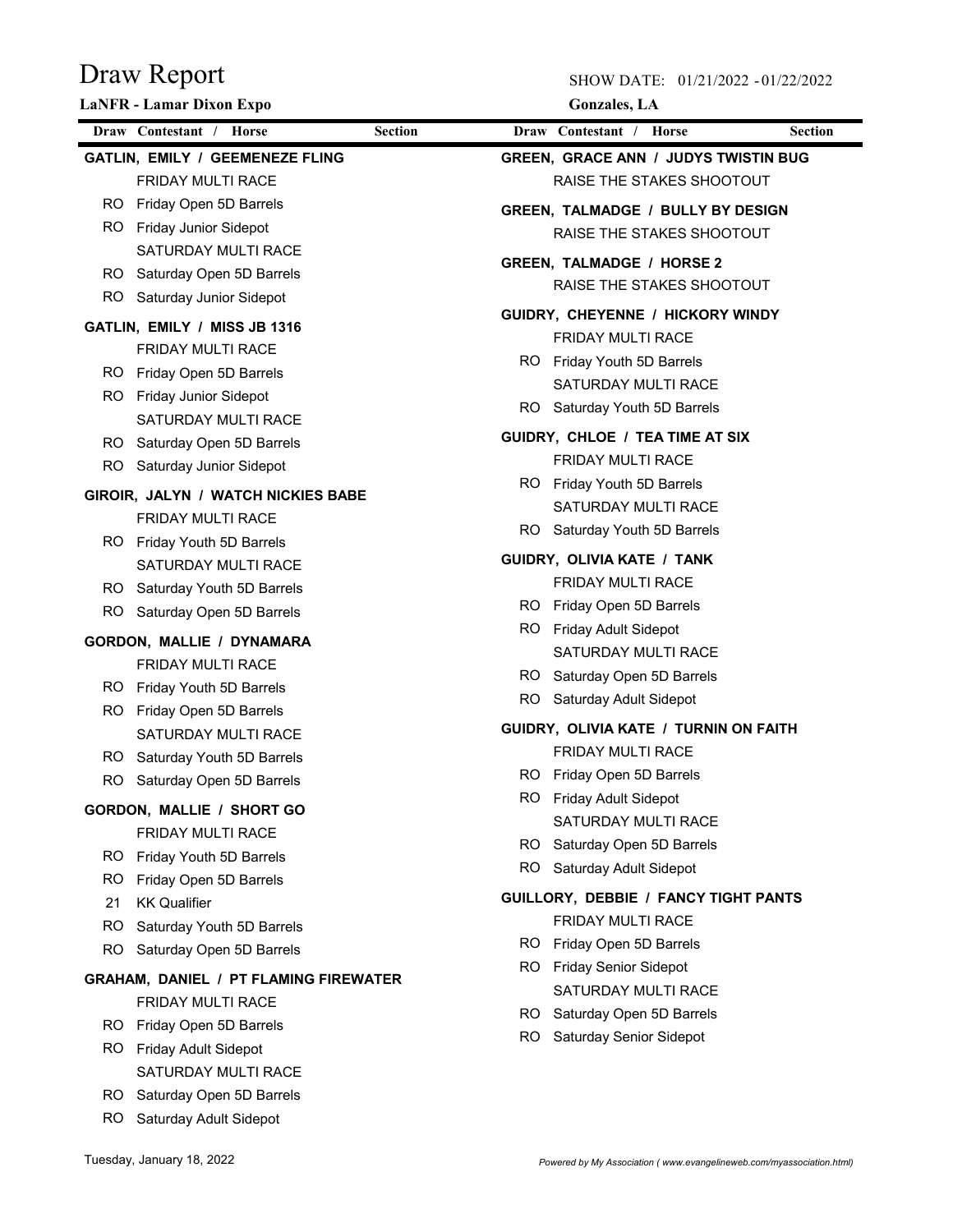|     | <b>LaNFR - Lamar Dixon Expo</b>             |     | <b>Gonzales</b> , LA               |                |
|-----|---------------------------------------------|-----|------------------------------------|----------------|
|     | Draw Contestant / Horse<br><b>Section</b>   |     | Draw Contestant / Horse            | <b>Section</b> |
|     | GUILLORY, DEBBIE / OGOODGRACIOUS            |     | HARP, BAILEE / DO YA WANNA DUAL    |                |
|     | <b>FRIDAY MULTI RACE</b>                    |     | <b>FRIDAY MULTI RACE</b>           |                |
|     | RO Friday Open 5D Barrels                   | RO. | Friday Open 5D Barrels             |                |
|     | RO Friday Senior Sidepot                    | RO. | <b>Friday Junior Sidepot</b>       |                |
|     | SATURDAY MULTI RACE                         |     | SATURDAY MULTI RACE                |                |
|     | RO Saturday Open 5D Barrels                 | RO. | Saturday Open 5D Barrels           |                |
|     | RO Saturday Senior Sidepot                  | RO. | Saturday Junior Sidepot            |                |
|     | GUILLORY, TONY / IMA SMOOTH BULLY           |     | HARP, BAILEE / JESS N STORMY       |                |
|     | <b>FRIDAY MULTI RACE</b>                    |     | <b>FRIDAY MULTI RACE</b>           |                |
|     | RO Friday Open 5D Barrels                   | RO. | Friday Open 5D Barrels             |                |
| RO. | <b>Friday Senior Sidepot</b>                | RO. | Friday Junior Sidepot              |                |
|     | SATURDAY MULTI RACE                         |     | SATURDAY MULTI RACE                |                |
|     | RO Saturday Open 5D Barrels                 | RO. | Saturday Open 5D Barrels           |                |
| RO. | Saturday Senior Sidepot                     | RO. | Saturday Junior Sidepot            |                |
|     | GUILLORY, TONY / NATIVE CASH LEGACY         |     | HARP, BAILEE / LENAS RED MONEY     |                |
|     | FRIDAY MULTI RACE                           |     | FRIDAY MULTI RACE                  |                |
|     | RO Friday Open 5D Barrels                   | RO. | Friday Open 5D Barrels             |                |
| RO. | <b>Friday Senior Sidepot</b>                | RO. | <b>Friday Junior Sidepot</b>       |                |
|     | SATURDAY MULTI RACE                         |     | SATURDAY MULTI RACE                |                |
|     | RO Saturday Open 5D Barrels                 | RO  | Saturday Open 5D Barrels           |                |
| RO. | Saturday Senior Sidepot                     | RO. | Saturday Junior Sidepot            |                |
|     | GUYTON, HOLLEY / STORM                      |     | HARRISON, ANNACALE / MIA           |                |
|     | FRIDAY MULTI RACE                           |     | FRIDAY MULTI RACE                  |                |
|     | RO Friday Open 5D Barrels                   | RO. | Friday Open 5D Barrels             |                |
| RO. | Friday Adult Sidepot                        | RO. | <b>Friday Junior Sidepot</b>       |                |
|     | SATURDAY MULTI RACE                         |     | SATURDAY MULTI RACE                |                |
|     | RO Saturday Open 5D Barrels                 | RO. | Saturday Open 5D Barrels           |                |
|     | RO Saturday Adult Sidepot                   |     | RO Saturday Junior Sidepot         |                |
|     | HALBMAIER, KATIE BIERDEN / POCOS ROCKET JET |     | HARRISON, AYDEN / TEDDY            |                |
|     | FRIDAY MULTI RACE                           |     | FRIDAY MULTI RACE                  |                |
|     | RO Friday Open 5D Barrels                   |     | RO Friday Youth 5D Barrels         |                |
|     | RO Friday Adult Sidepot                     |     | SATURDAY MULTI RACE                |                |
|     | SATURDAY MULTI RACE                         |     | RO Saturday Youth 5D Barrels       |                |
|     | RO Saturday Open 5D Barrels                 |     | HARRISON, TINA / FIESTAS GOTTA BUG |                |
|     | RO Saturday Adult Sidepot                   |     | RAISE THE STAKES SHOOTOUT          |                |
|     | HANLEY, CAMILLE / BBHSHEDONTCOMPROMISE      |     | SATURDAY MULTI RACE                |                |
|     | RAISE THE STAKES SHOOTOUT                   |     | RO Saturday Open 5D Barrels        |                |
|     |                                             | RO. | Saturday Senior Sidepot            |                |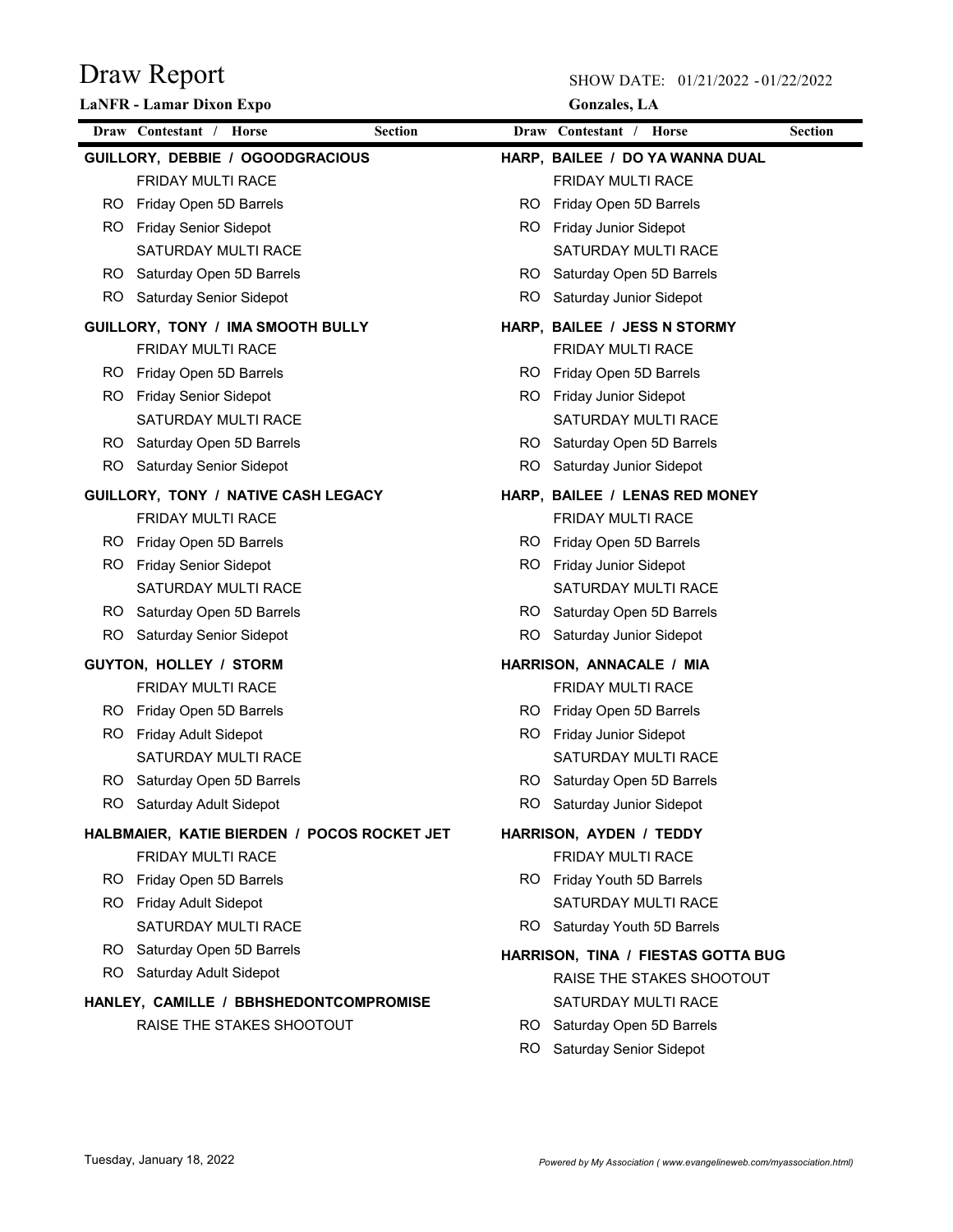SHOW DATE: 01/21/2022 - 01/22/2022

|     | <b>LaNFR</b> - Lamar Dixon Expo  |                | <b>Gonzales</b> , LA                      |
|-----|----------------------------------|----------------|-------------------------------------------|
|     | Draw Contestant / Horse          | <b>Section</b> | Draw Contestant / Horse<br><b>Section</b> |
|     | HARTLEY, KADY / RARELY TIPPIN    |                | JEAN, ANGIE / HOOKED ON NICK              |
|     | RAISE THE STAKES SHOOTOUT        |                | RAISE THE STAKES SHOOTOUT                 |
|     | SATURDAY MULTI RACE              |                | SATURDAY MULTI RACE                       |
|     | RO Saturday Open 5D Barrels      |                | RO Saturday Open 5D Barrels               |
|     | RO Saturday Adult Sidepot        |                | RO Saturday Senior Sidepot                |
|     | HEBERT, KARLA / PEAKY BLINDERS   |                | JEAN, ANGIE / KN JASTR TAZZ TA FAME       |
|     | FRIDAY MULTI RACE                |                | FRIDAY MULTI RACE                         |
|     | RO Friday Open 5D Barrels        |                | RO Friday Open 5D Barrels                 |
|     | RO Friday Adult Sidepot          |                | RO Friday Senior Sidepot                  |
|     | SATURDAY MULTI RACE              |                | SATURDAY MULTI RACE                       |
|     | RO Saturday Open 5D Barrels      |                | RO Saturday Open 5D Barrels               |
|     | RO Saturday Adult Sidepot        |                | RO Saturday Senior Sidepot                |
|     | HILTON, GRACE / DASH TA BLUE     |                | JOHNSON, BROOKLYN / DMO DASHIN MILLY      |
|     | FRIDAY MULTI RACE                |                | FRIDAY MULTI RACE                         |
|     | RO Friday Open 5D Barrels        |                | RO.<br>Friday Open 5D Barrels             |
|     | RO Friday Adult Sidepot          |                | RO.<br>Friday Junior Sidepot              |
|     | SATURDAY MULTI RACE              |                | <b>KK Qualifier</b><br>27                 |
|     | RO Saturday Open 5D Barrels      |                | RO.<br>Saturday Open 5D Barrels           |
|     | RO Saturday Adult Sidepot        |                | RO Saturday Junior Sidepot                |
|     | HILTON, GRACE / JOHN Q           |                | JOHNSON, BROOKLYN / MISS JETAFLIT         |
|     | <b>FRIDAY MULTI RACE</b>         |                | <b>FRIDAY MULTI RACE</b>                  |
|     | RO Friday Open 5D Barrels        |                | RO Friday Open 5D Barrels                 |
|     | RO Friday Adult Sidepot          |                | RO Friday Junior Sidepot                  |
|     | SATURDAY MULTI RACE              |                | SATURDAY MULTI RACE                       |
|     | RO Saturday Open 5D Barrels      |                | RO Saturday Open 5D Barrels               |
|     | RO Saturday Adult Sidepot        |                | RO Saturday Junior Sidepot                |
|     | HOLLAND, ANNA / STYLISH BOG      |                | JOSEY. ANGELA / LS LENA SAVANA            |
|     | SATURDAY MULTI RACE              |                | <b>FRIDAY MULTI RACE</b>                  |
|     | RO Saturday Open 5D Barrels      |                | RO Friday Open 5D Barrels                 |
| RO. | <b>Saturday Senior Sidepot</b>   |                | SATURDAY MULTI RACE                       |
|     | HOWSE, ERYN / BLYSS              |                | RO Saturday Open 5D Barrels               |
|     | FRIDAY MULTI RACE                |                | JOSEY, ANGELA / LS OKLAHOMA DRIFTER       |
|     | RO Friday Open 5D Barrels        |                | FRIDAY MULTI RACE                         |
| RO. | <b>Friday Junior Sidepot</b>     |                | RO Friday Open 5D Barrels                 |
|     | SATURDAY MULTI RACE              |                | SATURDAY MULTI RACE                       |
|     | RO Saturday Open 5D Barrels      |                | Saturday Open 5D Barrels<br>RO.           |
| RO. | Saturday Junior Sidepot          |                | JOSEY, JUSTIN / LIL KIT DUAL              |
|     | HUNT, JILL / DOUBLE THE HOT SHOT |                | FRIDAY MULTI RACE                         |
|     | SATURDAY MULTI RACE              |                | RO Friday Open 5D Barrels                 |
| RO. | Saturday Open 5D Barrels         |                | SATURDAY MULTI RACE                       |
| RO. | Saturday Senior Sidepot          |                | Saturday Open 5D Barrels<br>RO.           |
|     |                                  |                |                                           |

Tuesday, January 18, 2022 *Powered by My Association ( www.evangelineweb.com/myassociation.html)*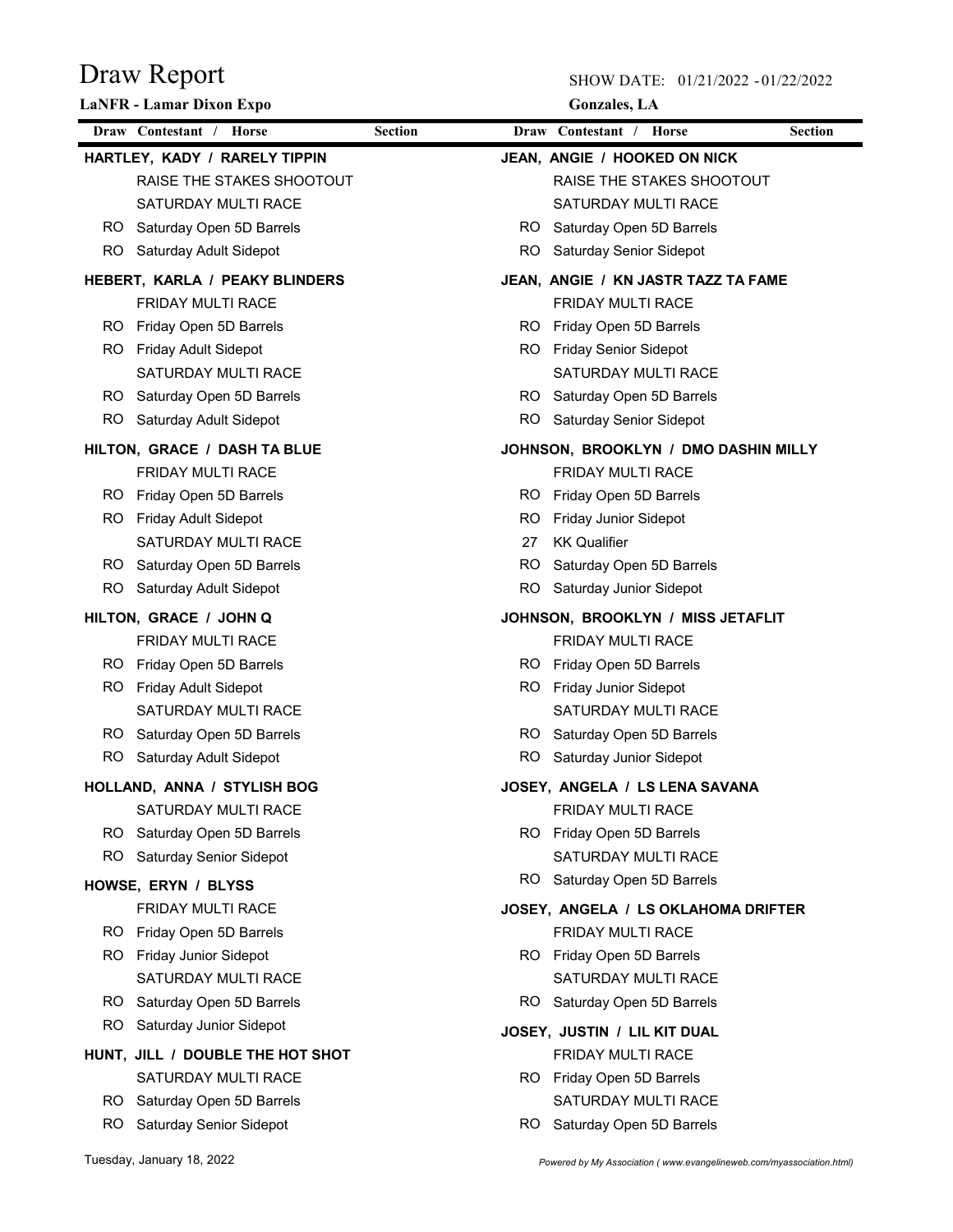SHOW DATE: 01/21/2022 - 01/22/2022

|     | <b>LaNFR</b> - Lamar Dixon Expo          |                | <b>Gonzales</b> , LA                      |
|-----|------------------------------------------|----------------|-------------------------------------------|
|     | Draw Contestant / Horse                  | <b>Section</b> | Draw Contestant / Horse<br><b>Section</b> |
|     | JOSEY, JUSTIN / SW G EASY                |                | <b>KRIEG, LOGAN / MAEBY A STARBERT</b>    |
|     | FRIDAY MULTI RACE                        |                | <b>FRIDAY MULTI RACE</b>                  |
|     | RO Friday Open 5D Barrels                | RO.            | Friday Open 5D Barrels                    |
|     | SATURDAY MULTI RACE                      |                | RO Friday Junior Sidepot                  |
| RO. | Saturday Open 5D Barrels                 |                | SATURDAY MULTI RACE                       |
|     | KEITH, KAYLA / BLAZIN BY                 |                | <b>KRIEG, LOGAN / STARBERTS ELOISE</b>    |
|     | <b>FRIDAY MULTI RACE</b>                 |                | RAISE THE STAKES SHOOTOUT                 |
| RO. | Friday Open 5D Barrels                   |                | SATURDAY MULTI RACE                       |
| RO. | Friday Adult Sidepot                     |                | RO Saturday Open 5D Barrels               |
|     | <b>SATURDAY MULTI RACE</b>               | RO.            | Saturday Junior Sidepot                   |
|     | RO Saturday Open 5D Barrels              |                | LAICHE, CASEY / DRAGON BY YAWL            |
|     | RO Saturday Adult Sidepot                |                | FRIDAY MULTI RACE                         |
|     | KEITH, KAYLA / FAMOUS DUCKS A FLYIN      | RO.            | Friday Open 5D Barrels                    |
|     | <b>FRIDAY MULTI RACE</b>                 | RO.            | Friday Adult Sidepot                      |
|     | RO Friday Open 5D Barrels                |                | <b>SATURDAY MULTI RACE</b>                |
| RO. | Friday Adult Sidepot                     |                | RO Saturday Open 5D Barrels               |
|     | <b>SATURDAY MULTI RACE</b>               |                | RO Saturday Adult Sidepot                 |
|     | RO Saturday Open 5D Barrels              |                | LAICHE, CASEY / GET IT IN GOLD            |
| RO. | Saturday Adult Sidepot                   |                | RAISE THE STAKES SHOOTOUT                 |
|     | KEITH, KAYLA / IMA FAMOUS PISTOL         |                | SATURDAY MULTI RACE                       |
|     | <b>FRIDAY MULTI RACE</b>                 |                | RO Saturday Open 5D Barrels               |
| RO. | Friday Open 5D Barrels                   | RO.            | Saturday Adult Sidepot                    |
| RO. | Friday Adult Sidepot                     |                | LAICHE, CASEY / WHO DAT BREES N BY        |
|     | SATURDAY MULTI RACE                      |                | <b>FRIDAY MULTI RACE</b>                  |
|     | RO Saturday Open 5D Barrels              | RO.            | Friday Open 5D Barrels                    |
|     | RO Saturday Adult Sidepot                | RO.            | <b>Friday Adult Sidepot</b>               |
|     | KELLER, LACY / KT SHARP CORONA           |                | SATURDAY MULTI RACE                       |
|     | SATURDAY MULTI RACE                      |                | RO Saturday Open 5D Barrels               |
|     | RO Saturday Open 5D Barrels              | RO             | Saturday Adult Sidepot                    |
|     | RO Saturday Adult Sidepot                |                | LASSEIGNE, DELANI / NATIVES KEEPN CORONA  |
|     | KRIEG, ADDISON / RAISE A BLUE EASY       |                | <b>FRIDAY MULTI RACE</b>                  |
|     | FRIDAY MULTI RACE                        | RO.            | Friday Open 5D Barrels                    |
|     | RO Friday Open 5D Barrels                |                | RO Friday Adult Sidepot                   |
|     | SATURDAY MULTI RACE                      |                | SATURDAY MULTI RACE                       |
|     | RO Saturday Youth 5D Barrels             |                | RO Saturday Open 5D Barrels               |
|     | <b>KRIEG, ADDISON / STARBERTS ELOISE</b> |                | RO Saturday Adult Sidepot                 |
|     | <b>FRIDAY MULTI RACE</b>                 |                | LASSEIGNE, DESI / PERKS MAGIC FROST       |
|     | RO Friday Open 5D Barrels                |                | <b>FRIDAY MULTI RACE</b>                  |
|     |                                          |                | RO Friday Open 5D Barrels                 |
|     |                                          |                | SATURDAY MULTI RACE                       |

RO Saturday Open 5D Barrels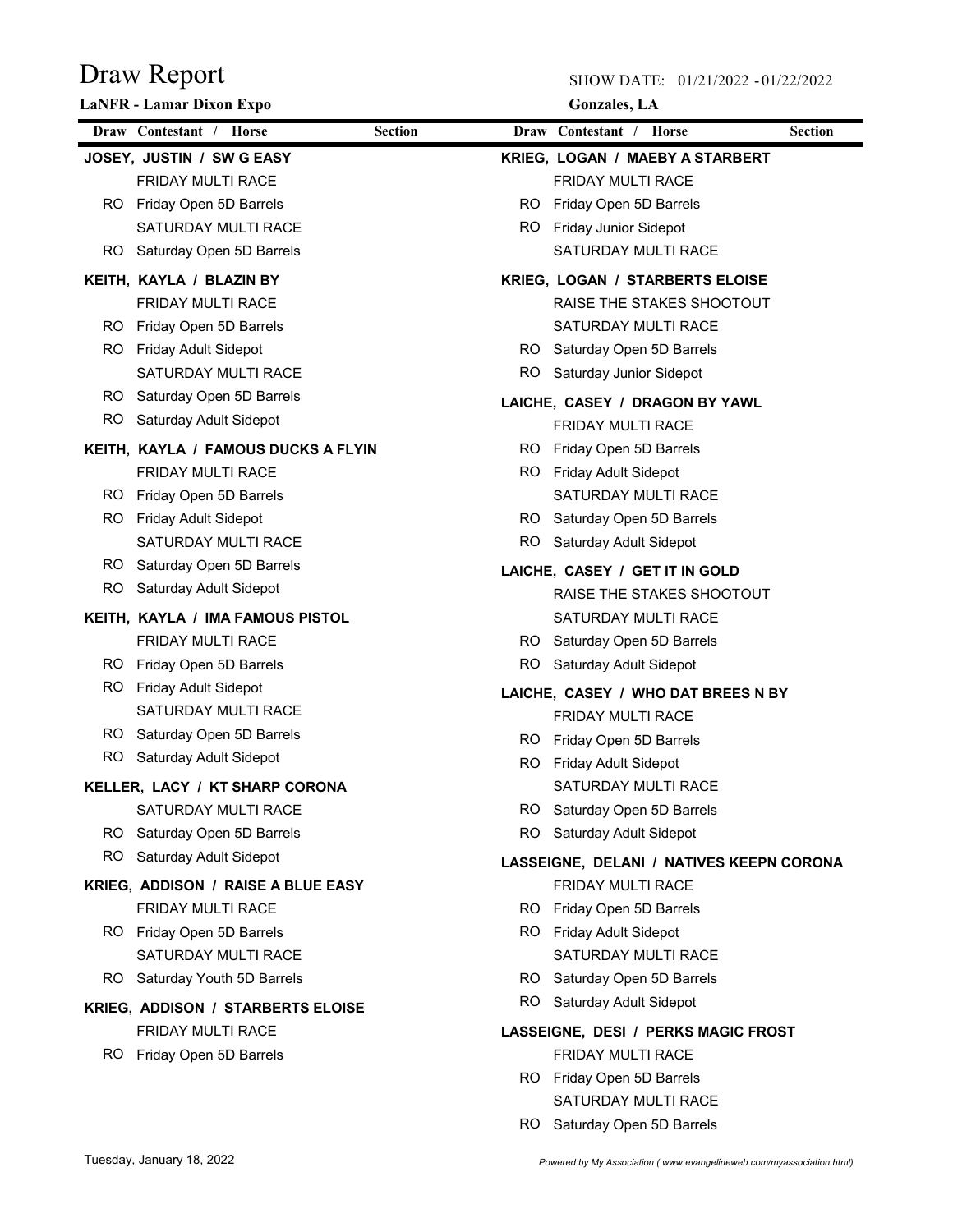SHOW DATE: 01/21/2022 - 01/22/2022

|     | <b>LaNFR</b> - Lamar Dixon Expo      |                | <b>Gonzales</b> , LA                        |
|-----|--------------------------------------|----------------|---------------------------------------------|
|     | Draw Contestant / Horse              | <b>Section</b> | Draw Contestant / Horse<br><b>Section</b>   |
|     | LEGENDRE, RHEALYN / ROSE             |                | LOPINTO, CHEYENNE / KS HUSTLING HUSSEY      |
|     | <b>FRIDAY MULTI RACE</b>             |                | <b>SATURDAY MULTI RACE</b>                  |
|     | RO Friday Open 5D Barrels            |                | RO.<br>Saturday Open 5D Barrels             |
|     | RO Friday Adult Sidepot              |                | LOUVIERE, ADDIEGRACE / OKA DEE SILVER ANNIE |
|     | SATURDAY MULTI RACE                  |                | SATURDAY MULTI RACE                         |
|     | RO Saturday Open 5D Barrels          |                | Saturday Youth 5D Barrels<br>RO.            |
|     | RO Saturday Adult Sidepot            |                | LOUVIERE, ADDIEGRACE / ZADA                 |
|     | LEJEUNE, APRIL / PALS ALLY GAL       |                | SATURDAY MULTI RACE                         |
|     | FRIDAY MULTI RACE                    |                | Saturday Youth 5D Barrels<br>RO.            |
|     | RO Friday Open 5D Barrels            |                |                                             |
| RO. | Friday Junior Sidepot                |                | LOUVIERE, ELLE / DASHIN JETT                |
|     | <b>SATURDAY MULTI RACE</b>           |                | FRIDAY MULTI RACE                           |
|     | RO Saturday Open 5D Barrels          |                | RO Friday Youth 5D Barrels                  |
| RO. | Saturday Junior Sidepot              |                | RO Friday Open 5D Barrels                   |
|     | LEJEUNE, KYNDAL / ZAN PARR SOLANO    |                | SATURDAY MULTI RACE                         |
|     | <b>FRIDAY MULTI RACE</b>             |                | RO Saturday Youth 5D Barrels                |
|     | RO Friday Youth 5D Barrels           |                | RO.<br>Saturday Open 5D Barrels             |
| RO. | Friday Open 5D Barrels               |                | LOUVIERE, ELLE / SHINERS SUGAR SPARK        |
|     | SATURDAY MULTI RACE                  |                | <b>FRIDAY MULTI RACE</b>                    |
|     | RO Saturday Youth 5D Barrels         |                | RO Friday Youth 5D Barrels                  |
| RO. | Saturday Open 5D Barrels             |                | RO Friday Open 5D Barrels                   |
|     | LINDSEY, CARLI / MISS JB 0913        |                | SATURDAY MULTI RACE                         |
|     | <b>FRIDAY MULTI RACE</b>             |                | RO Saturday Youth 5D Barrels                |
|     | RO Friday Open 5D Barrels            |                | RO Saturday Open 5D Barrels                 |
| RO. | <b>Friday Adult Sidepot</b>          |                | LOUVIERE, JAQUELINE / LUCKIE FRIDIE 13      |
|     | SATURDAY MULTI RACE                  |                | <b>FRIDAY MULTI RACE</b>                    |
| RO. | Saturday Open 5D Barrels             |                | RO Friday Open 5D Barrels                   |
|     | RO Saturday Adult Sidepot            |                | SATURDAY MULTI RACE                         |
|     |                                      |                | RO Saturday Open 5D Barrels                 |
|     | LITTON, TIFFANY / BLAZING BAYLIE REY |                | MANUEL, TAMMY / CATS WESTERN GREYSTO        |
|     | <b>FRIDAY MULTI RACE</b>             |                | <b>FRIDAY MULTI RACE</b>                    |
|     | RO Friday Open 5D Barrels            |                | RO Friday Open 5D Barrels                   |
|     | RO Friday Adult Sidepot              |                | SATURDAY MULTI RACE                         |
|     | SATURDAY MULTI RACE                  |                | RO Saturday Open 5D Barrels                 |
|     | RO Saturday Open 5D Barrels          |                | MARCEAUX, EMILY / WENDY                     |
|     | RO Saturday Adult Sidepot            |                | <b>FRIDAY MULTI RACE</b>                    |
|     | LOPEZ, EMMA / DUALIN LITTLE DEVIL    |                | RO Friday Open 5D Barrels                   |
| 22  | KK Qualifier                         |                | RO.<br><b>Friday Adult Sidepot</b>          |
| RO. | Saturday Open 5D Barrels             |                | SATURDAY MULTI RACE                         |
|     | LOPINTO, CHEYENNE / CAFFEE LATTE     |                | Saturday Open 5D Barrels<br>RO.             |
|     | SATURDAY MULTI RACE                  |                | RO.<br>Saturday Adult Sidepot               |

RO Saturday Open 5D Barrels

Tuesday, January 18, 2022 *Powered by My Association ( www.evangelineweb.com/myassociation.html)*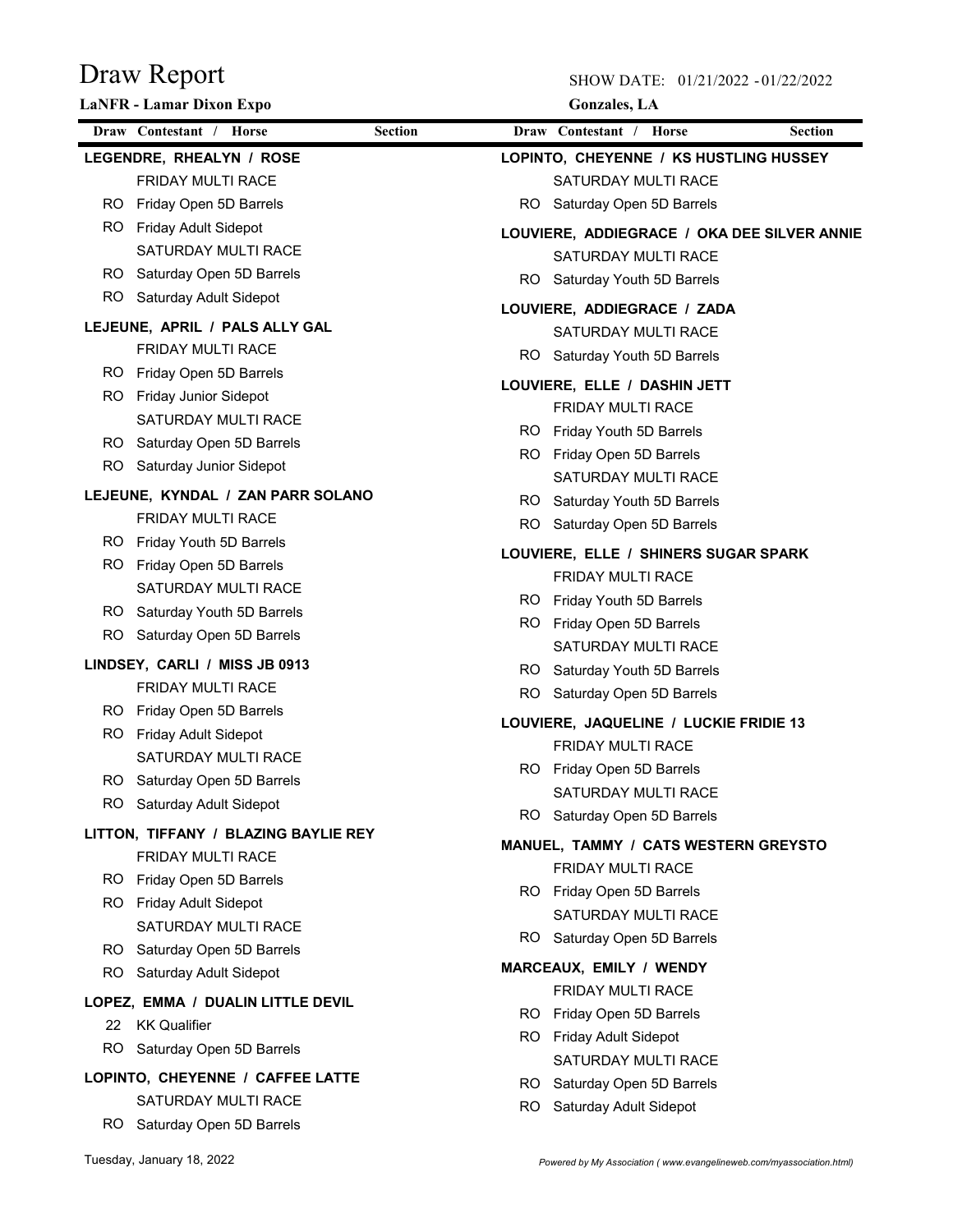|     | <b>LaNFR</b> - Lamar Dixon Expo      |                | <b>Gonzales</b> , LA                                         |
|-----|--------------------------------------|----------------|--------------------------------------------------------------|
|     | Draw Contestant / Horse              | <b>Section</b> | Draw Contestant / Horse<br><b>Section</b>                    |
|     | MARCENARO, MARIA / DA BAY            |                | <b>MARTINE, PAYSLIE / YELLOW</b>                             |
|     | <b>FRIDAY MULTI RACE</b>             |                | FRIDAY MULTI RACE                                            |
|     | RO Friday Open 5D Barrels            |                | Friday Youth 5D Barrels<br>RO.                               |
|     | RO Friday Adult Sidepot              |                | SATURDAY MULTI RACE                                          |
|     | <b>SATURDAY MULTI RACE</b>           |                | RO.<br>Saturday Youth 5D Barrels                             |
|     | RO Saturday Open 5D Barrels          |                | MATHERNE, LACY / BAR SIX BELLES                              |
|     | RO Saturday Adult Sidepot            |                | FRIDAY MULTI RACE                                            |
|     | MARTIN, ALLI / DIAMONDS ALIVE 17     |                | RO Friday Open 5D Barrels                                    |
|     | FRIDAY MULTI RACE                    |                | SATURDAY MULTI RACE                                          |
|     | RO Friday Open 5D Barrels            |                | Saturday Open 5D Barrels<br>RO.                              |
|     | SATURDAY MULTI RACE                  |                | MATTE, CHRISTINA / LIBERTY                                   |
|     | RO Saturday Open 5D Barrels          |                | <b>FRIDAY MULTI RACE</b>                                     |
| RO. | Saturday Adult Sidepot               |                | Friday Open 5D Barrels<br>RO.                                |
|     | <b>MARTIN, ALLI / SHINES TOPSAIL</b> |                | SATURDAY MULTI RACE                                          |
|     | <b>FRIDAY MULTI RACE</b>             |                | RO.<br>Saturday Open 5D Barrels                              |
|     | RO Friday Open 5D Barrels            |                |                                                              |
| RO. | <b>Friday Adult Sidepot</b>          |                | <b>MAYEUX, LAUREN / LUCY</b><br>FRIDAY MULTI RACE            |
|     | SATURDAY MULTI RACE                  |                |                                                              |
|     | RO Saturday Open 5D Barrels          |                | RO Friday Open 5D Barrels<br>RO Friday Adult Sidepot         |
| RO. | Saturday Adult Sidepot               |                | SATURDAY MULTI RACE                                          |
|     | <b>MARTIN, CHRIS / HORSE 1</b>       |                | RO Saturday Open 5D Barrels                                  |
|     | FRIDAY MULTI RACE                    |                | RO.<br>Saturday Adult Sidepot                                |
|     | RO Friday Open 5D Barrels            |                |                                                              |
| RO. | <b>Friday Senior Sidepot</b>         |                | <b>MELANCON, KATI / VR INSTAGATOR</b><br>SATURDAY MULTI RACE |
|     | <b>SATURDAY MULTI RACE</b>           |                |                                                              |
| ROI | Saturday Open 5D Barrels             |                | RO Saturday Open 5D Barrels<br>RO.<br>Saturday Adult Sidepot |
| RO. | <b>Saturday Senior Sidepot</b>       |                |                                                              |
|     | <b>MARTIN, CHRIS / HORSE 2</b>       |                | <b>METOYER, BRENLEY / CC WOODEN FABLE</b>                    |
|     | FRIDAY MULTI RACE                    |                | FRIDAY MULTI RACE                                            |
|     | RO Friday Open 5D Barrels            |                | RO.<br>Friday Youth 5D Barrels                               |
|     | RO Friday Senior Sidepot             |                | RO Friday Open 5D Barrels                                    |
|     | SATURDAY MULTI RACE                  |                | SATURDAY MULTI RACE                                          |
|     | RO Saturday Open 5D Barrels          |                | RO.<br>Saturday Youth 5D Barrels                             |
|     | RO Saturday Senior Sidepot           |                | RO.<br>Saturday Open 5D Barrels                              |
|     |                                      |                | METZ, HOLLIE / DIABLE SURE                                   |
|     | MARTINE, CORRIE / LOUISIANA HEAT     |                | SATURDAY MULTI RACE                                          |
|     | FRIDAY MULTI RACE                    |                | RO.<br>Saturday Open 5D Barrels                              |
| RO. | Friday Open 5D Barrels               |                | RO.<br>Saturday Junior Sidepot                               |
| RO. | <b>Friday Adult Sidepot</b>          |                |                                                              |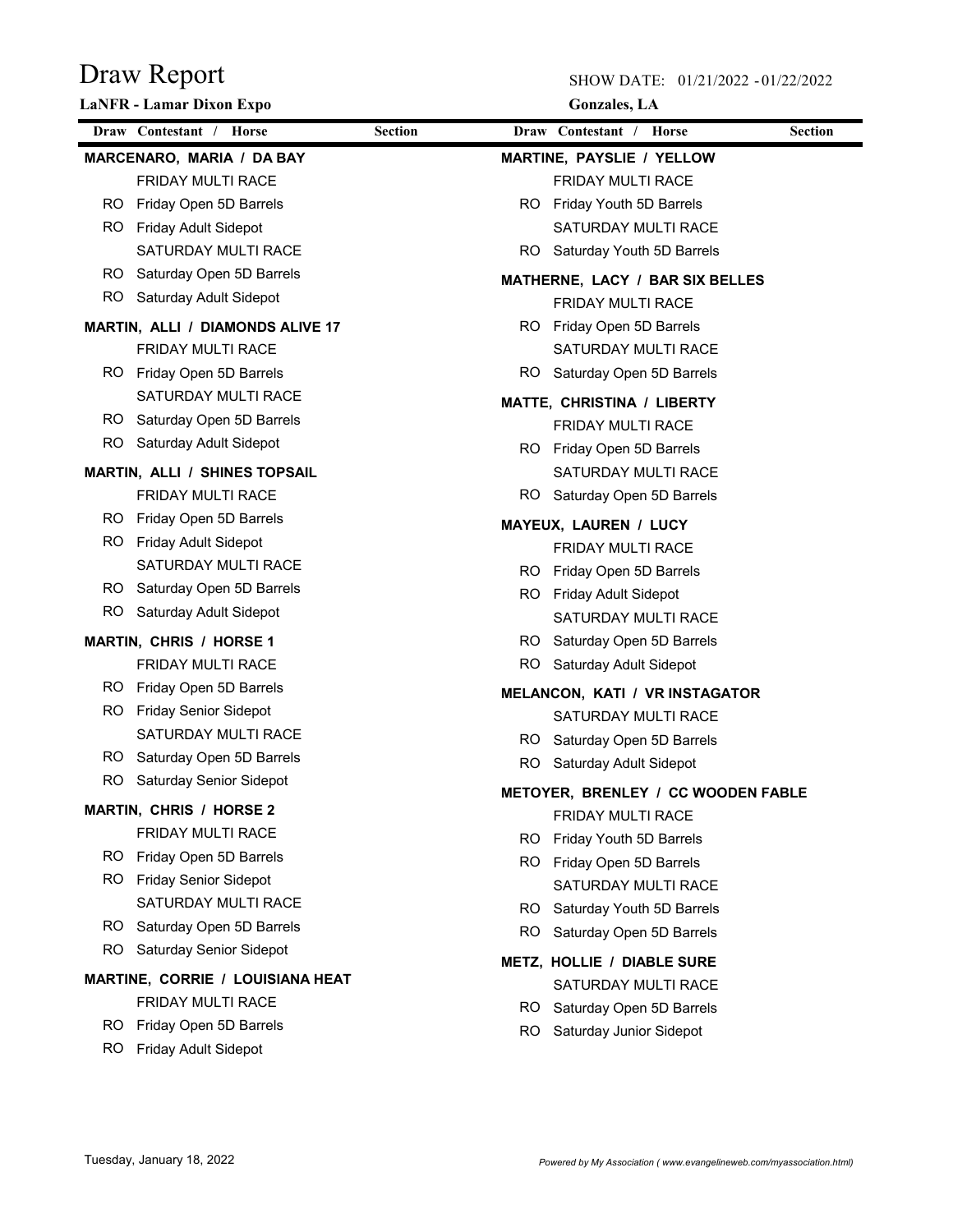|     | <b>LaNFR</b> - Lamar Dixon Expo           |     | <b>Gonzales</b> , LA                   |                |
|-----|-------------------------------------------|-----|----------------------------------------|----------------|
|     | Draw Contestant / Horse<br><b>Section</b> |     | Draw Contestant / Horse                | <b>Section</b> |
|     | MILLER, JEDONNE / EDDIES DALLAS COWBOY    |     | PARNELL, MIKKI / CHICS STAR SEEKER     |                |
|     | FRIDAY MULTI RACE                         |     | FRIDAY MULTI RACE                      |                |
|     | RO Friday Open 5D Barrels                 |     | RO Friday Open 5D Barrels              |                |
|     | SATURDAY MULTI RACE                       |     | RO Friday Senior Sidepot               |                |
|     | RO Saturday Open 5D Barrels               |     | SATURDAY MULTI RACE                    |                |
|     | MOORE, ADDI / CASH                        |     | RO Saturday Open 5D Barrels            |                |
|     | FRIDAY MULTI RACE                         |     | RO Saturday Senior Sidepot             |                |
|     | RO Friday Youth 5D Barrels                |     | PARR, EMMA KATE / GRANDIOSE GUY        |                |
|     | SATURDAY MULTI RACE                       |     | RAISE THE STAKES SHOOTOUT              |                |
|     | RO Saturday Youth 5D Barrels              | 24  | <b>KK Qualifier</b>                    |                |
|     | MOORE, HAILEY / LEGENDS BELLA MONET       | RO. | Saturday Open 5D Barrels               |                |
|     | FRIDAY MULTI RACE                         |     | PARR, EMMA KATE / PIPE DOWN COMPROMISE |                |
|     | RO Friday Open 5D Barrels                 |     | RAISE THE STAKES SHOOTOUT              |                |
|     | <b>SATURDAY MULTI RACE</b>                | 3   | <b>KK Qualifier</b>                    |                |
|     | RO Saturday Open 5D Barrels               |     | RO Saturday Open 5D Barrels            |                |
|     | MULKEY, MICHELE / WYO DRIFTIN VALENTINE   |     | PARRA, AVA / BABY                      |                |
|     | FRIDAY MULTI RACE                         |     | <b>FRIDAY MULTI RACE</b>               |                |
|     | RO Friday Open 5D Barrels                 |     | RO Friday Youth 5D Barrels             |                |
|     | RO Friday Senior Sidepot                  |     | RO Friday Open 5D Barrels              |                |
|     | SATURDAY MULTI RACE                       |     | SATURDAY MULTI RACE                    |                |
|     | RO Saturday Open 5D Barrels               |     | RO Saturday Youth 5D Barrels           |                |
|     | RO Saturday Senior Sidepot                |     | RO Saturday Open 5D Barrels            |                |
|     | NEWMAN, BAYLIE / SETHS VILLAGE CHAMP      |     | PARRISH, MARY / MODEL MAKIN CASH       |                |
|     | <b>FRIDAY MULTI RACE</b>                  |     | SATURDAY MULTI RACE                    |                |
|     | RO Friday Open 5D Barrels                 |     | RO Saturday Open 5D Barrels            |                |
|     | SATURDAY MULTI RACE                       |     |                                        |                |
|     | RO Saturday Open 5D Barrels               |     | PERDUE. BRAXLYNN / FLASHA BITA CASH    |                |
|     |                                           |     | FRIDAY MULTI RACE                      |                |
|     | OLIVER, CHLOE / P SCOOTER KIT             | RO. | Friday Youth 5D Barrels                |                |
|     | FRIDAY MULTI RACE                         | RO. | Friday Open 5D Barrels                 |                |
|     | RO Friday Open 5D Barrels                 |     | SATURDAY MULTI RACE                    |                |
|     | SATURDAY MULTI RACE                       |     | RO Saturday Youth 5D Barrels           |                |
|     | RO Saturday Open 5D Barrels               | RO. | Saturday Open 5D Barrels               |                |
|     | PARNELL, JOSLYN / JESSA DASH OF GLORY     |     | PITRE, RHEA / SNOWFLAKE JACK           |                |
|     | <b>FRIDAY MULTI RACE</b>                  |     | <b>FRIDAY MULTI RACE</b>               |                |
|     | RO Friday Open 5D Barrels                 |     | RO Friday Open 5D Barrels              |                |
| RO. | Friday Junior Sidepot                     |     | SATURDAY MULTI RACE                    |                |
|     | SATURDAY MULTI RACE                       |     | RO Saturday Open 5D Barrels            |                |
| RO. | Saturday Open 5D Barrels                  |     | RO Saturday Adult Sidepot              |                |
| RO. | Saturday Junior Sidepot                   |     |                                        |                |
|     |                                           |     |                                        |                |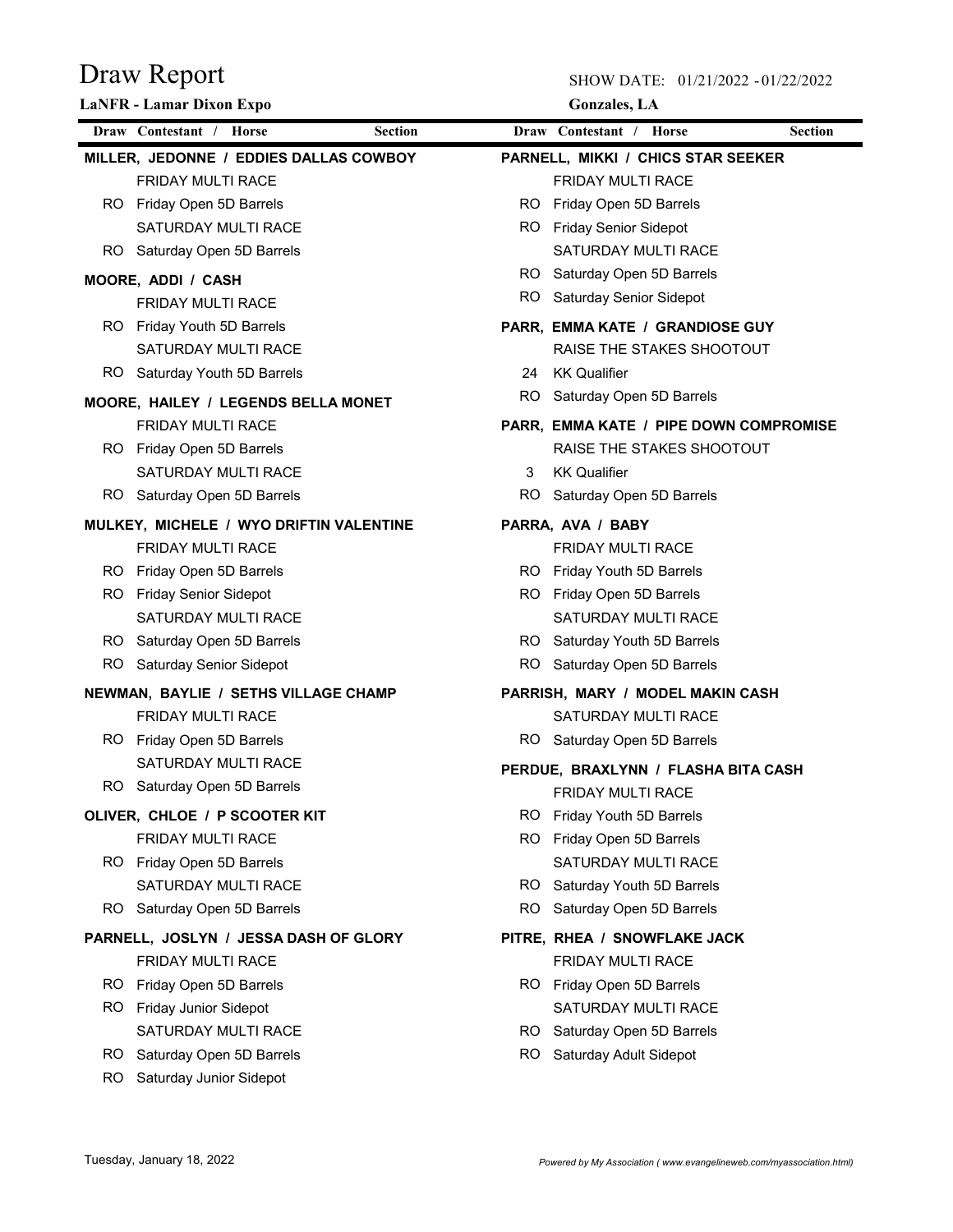|     | <b>LaNFR</b> - Lamar Dixon Expo        |                | <b>Gonzales</b> , LA                         |
|-----|----------------------------------------|----------------|----------------------------------------------|
|     | Draw Contestant / Horse                | <b>Section</b> | Draw Contestant /<br>Horse<br><b>Section</b> |
|     | PITRE, RHEA / SUMMERS LITTLE SURPRISE  |                | PRICE, VICTORIA / DUALS LIL PISTOL           |
|     | <b>FRIDAY MULTI RACE</b>               |                | FRIDAY MULTI RACE                            |
|     | RO Friday Open 5D Barrels              |                | RO Friday Open 5D Barrels                    |
|     | SATURDAY MULTI RACE                    |                | SATURDAY MULTI RACE                          |
|     | RO Saturday Open 5D Barrels            |                | RO Saturday Open 5D Barrels                  |
| RO. | Saturday Adult Sidepot                 |                | PUFFPAFF, HANNAH / BR JUSTA FIREWATER        |
|     | POLEZCEK, ZOIE / RESPECT               |                | <b>FRIDAY MULTI RACE</b>                     |
|     | FRIDAY MULTI RACE                      |                | RO Friday Open 5D Barrels                    |
|     | RO Friday Youth 5D Barrels             |                | RO Friday Adult Sidepot                      |
| RO. | Friday Open 5D Barrels                 |                | SATURDAY MULTI RACE                          |
|     | SATURDAY MULTI RACE                    |                | RO Saturday Open 5D Barrels                  |
| RO. | Saturday Youth 5D Barrels              | RO.            | Saturday Adult Sidepot                       |
|     | POOLEY, ELLA / HALLIES ROYAL TWIST     |                | RANDLE, BOBBI / FC A CLASSIC LATTE           |
|     | <b>FRIDAY MULTI RACE</b>               |                | <b>FRIDAY MULTI RACE</b>                     |
|     | RO Friday Open 5D Barrels              |                | RO Friday Open 5D Barrels                    |
|     | RO Friday Junior Sidepot               |                | RO Friday Senior Sidepot                     |
|     | SATURDAY MULTI RACE                    |                | SATURDAY MULTI RACE                          |
|     | RO Saturday Open 5D Barrels            |                | RO Saturday Open 5D Barrels                  |
| RO. | Saturday Junior Sidepot                | RO.            | Saturday Senior Sidepot                      |
|     | POOLEY, ELLA / SHZ FREAKIN STREAKIN    |                | REESE, MAYLEE / DIXIE                        |
|     | <b>FRIDAY MULTI RACE</b>               |                | <b>FRIDAY MULTI RACE</b>                     |
|     | RO Friday Open 5D Barrels              |                | RO Friday Youth 5D Barrels                   |
| RO. | Friday Junior Sidepot                  |                | SATURDAY MULTI RACE                          |
|     | <b>SATURDAY MULTI RACE</b>             |                | RO Saturday Youth 5D Barrels                 |
|     | RO Saturday Open 5D Barrels            |                | REEVES, BECKY BASS / THIS IS A GUYS GUY      |
| RO. | Saturday Junior Sidepot                |                | SATURDAY MULTI RACE                          |
|     | PREJEAN, ALLISON / BABES SERENDIPITY   |                | RO Saturday Open 5D Barrels                  |
|     | RAISE THE STAKES SHOOTOUT              | ROI            | <b>Saturday Senior Sidepot</b>               |
|     | SATURDAY MULTI RACE                    |                | RICHARD, LINDSEY / DELTAS DUN LOPPEN         |
|     | PREJEAN, ALLISON / BECKY DASHING REBEL |                | FRIDAY MULTI RACE                            |
|     | <b>FRIDAY MULTI RACE</b>               |                | RO Friday Open 5D Barrels                    |
|     | RO Friday Open 5D Barrels              |                | SATURDAY MULTI RACE                          |
|     | RO Friday Adult Sidepot                |                | RO Saturday Open 5D Barrels                  |
|     | SATURDAY MULTI RACE                    |                | RICHARD, LINDSEY / JIM DANDY BLUE            |
|     | RO Saturday Open 5D Barrels            |                | FRIDAY MULTI RACE                            |
|     | RO Saturday Adult Sidepot              |                | RO Friday Open 5D Barrels                    |
|     | PRICE, VICTORIA / CHEX YA FUEL         |                | SATURDAY MULTI RACE                          |
|     | FRIDAY MULTI RACE                      |                | RO Saturday Open 5D Barrels                  |
|     | RO Friday Open 5D Barrels              |                |                                              |
|     | SATURDAY MULTI RACE                    |                |                                              |
|     | RO Saturday Open 5D Barrels            |                |                                              |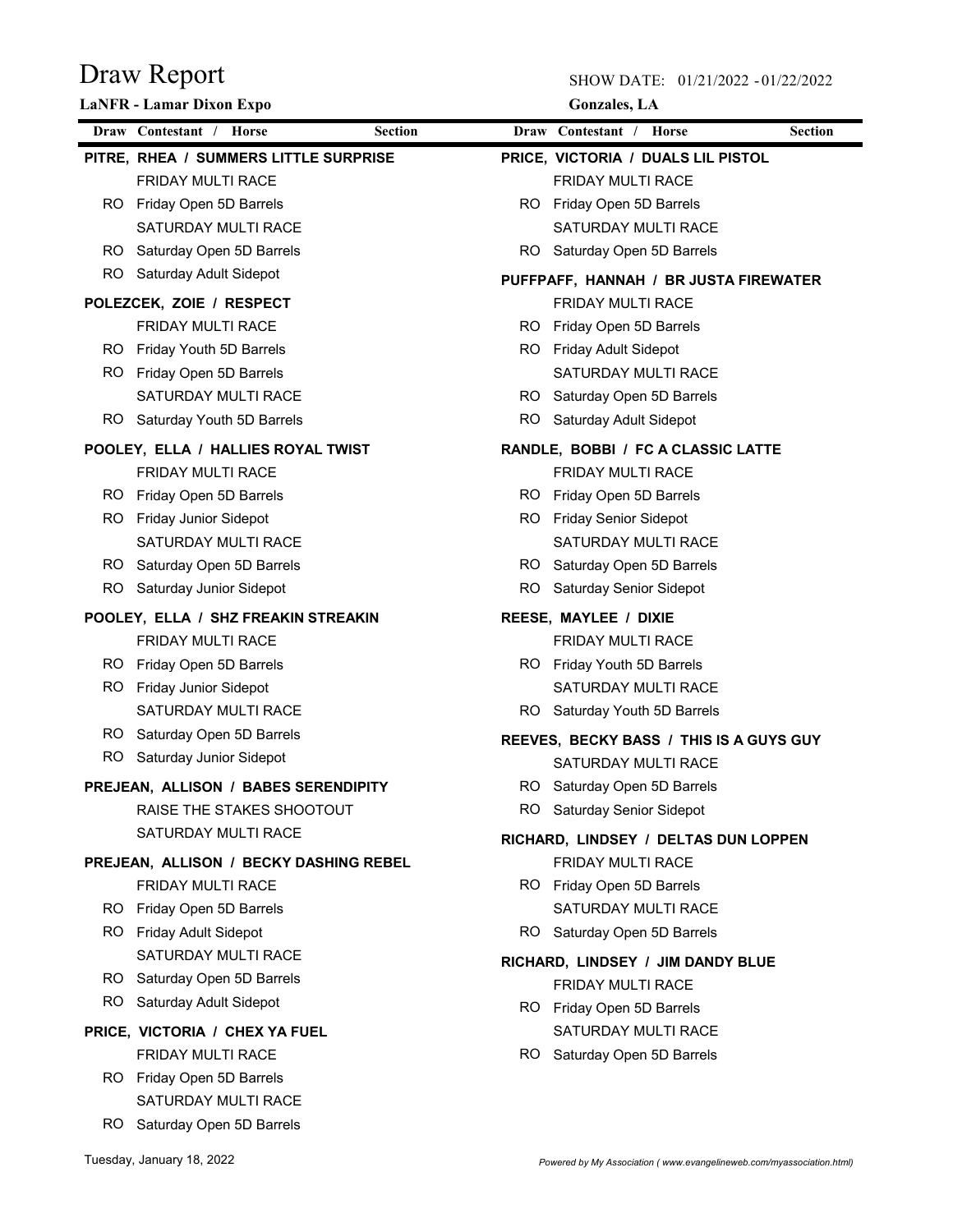|     | <b>LaNFR</b> - Lamar Dixon Expo                              | <b>Gonzales</b> , LA                              |
|-----|--------------------------------------------------------------|---------------------------------------------------|
|     | Draw Contestant / Horse<br><b>Section</b>                    | <b>Section</b><br>Draw Contestant /<br>Horse      |
|     | RICHARD, SHELBI / CRYSTAL COWBOY                             | ROY, MONTANA / SASS ME IN FRENCH                  |
|     | SATURDAY MULTI RACE                                          | <b>FRIDAY MULTI RACE</b>                          |
|     | RO Saturday Open 5D Barrels                                  | RO Friday Open 5D Barrels                         |
|     | RO Saturday Adult Sidepot                                    | RO Friday Junior Sidepot                          |
|     | RICHARD, SHELBI / RAMSI                                      | SATURDAY MULTI RACE                               |
|     | SATURDAY MULTI RACE                                          | RO Saturday Open 5D Barrels                       |
|     | RO Saturday Open 5D Barrels                                  | Saturday Junior Sidepot<br>RO                     |
|     | RICHARDSON, KENEDIE / SHE CASHIN N DASHIN                    | ROY, MONTANA / WHO STOLI MY CORONA                |
|     | SATURDAY MULTI RACE                                          | FRIDAY MULTI RACE                                 |
|     | RO Saturday Open 5D Barrels                                  | RO Friday Open 5D Barrels                         |
|     |                                                              | RO Friday Junior Sidepot                          |
|     | ROBERTSON, JORDAN / PT FIREWATER FORREST                     | <b>SATURDAY MULTI RACE</b>                        |
|     | <b>FRIDAY MULTI RACE</b>                                     | RO Saturday Open 5D Barrels                       |
|     | RO Friday Open 5D Barrels                                    | RO Saturday Junior Sidepot                        |
|     | SATURDAY MULTI RACE<br>RO Saturday Open 5D Barrels           | RUSSELL, MALLARIE / LITTLE BIT                    |
|     |                                                              | <b>FRIDAY MULTI RACE</b>                          |
|     | <b>ROBY, KRISTEN / DASH THRU FIREWATER</b>                   | RO Friday Youth 5D Barrels                        |
|     | RAISE THE STAKES SHOOTOUT                                    | SAVANT, REAGAN / MP READY FOR DINERO              |
|     | ROBY, KRISTEN / KB DASH TA CHICKS                            | 15<br><b>KK Qualifier</b>                         |
|     | RAISE THE STAKES SHOOTOUT                                    | RO Saturday Open 5D Barrels                       |
|     | ROGERS, BELINDA / NF REDMAN ROGER                            |                                                   |
|     | SATURDAY MULTI RACE                                          | SCIONEAUX, MARLEE / GLOVEBOX                      |
|     | RO Saturday Open 5D Barrels                                  | FRIDAY MULTI RACE                                 |
|     | RO Saturday Senior Sidepot                                   | RO Friday Youth 5D Barrels<br>SATURDAY MULTI RACE |
|     | ROHMAN, APRIL / A WIZZIN IMPACK                              |                                                   |
|     | SATURDAY MULTI RACE                                          | RO Saturday Youth 5D Barrels                      |
|     | RO Saturday Open 5D Barrels                                  | SCIONEAUX, TONI / SLING SHOT                      |
|     |                                                              | SATURDAY MULTI RACE                               |
|     | ROHMAN, TRISTA / A WIZZIN IMPACK<br><b>FRIDAY MULTI RACE</b> | RO Saturday Open 5D Barrels                       |
|     |                                                              | SCIONEAUX, TONI / SUPAFREAK                       |
|     | RO Friday Open 5D Barrels                                    | SATURDAY MULTI RACE                               |
|     | ROUSSEL, TARA / CAJUNS CORONA                                | RO Saturday Open 5D Barrels                       |
|     | <b>SATURDAY MULTI RACE</b>                                   | SEAUX, CHEYENNE / CUSTOM GREY                     |
|     | RO Saturday Open 5D Barrels                                  | <b>FRIDAY MULTI RACE</b>                          |
|     | ROY, MONTANA / LA MUDD SLINGER                               | RO.<br>Friday Open 5D Barrels                     |
|     | <b>FRIDAY MULTI RACE</b>                                     | RO Friday Junior Sidepot                          |
|     | RO Friday Open 5D Barrels                                    | SATURDAY MULTI RACE                               |
|     | RO Friday Junior Sidepot                                     | RO Saturday Open 5D Barrels                       |
|     | SATURDAY MULTI RACE                                          | RO Saturday Junior Sidepot                        |
|     | RO Saturday Open 5D Barrels                                  |                                                   |
| RO. | Saturday Junior Sidepot                                      |                                                   |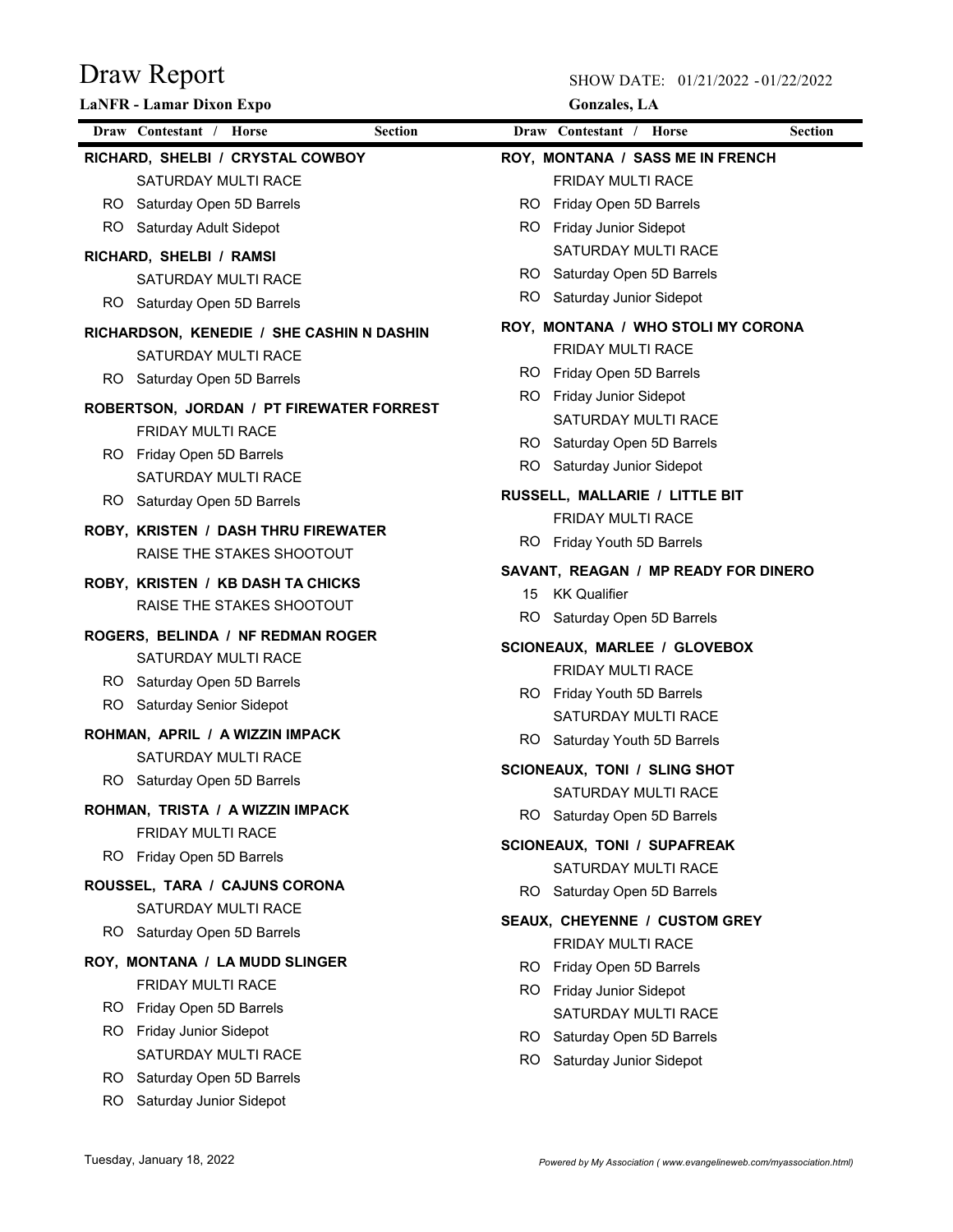|     | <b>LaNFR</b> - Lamar Dixon Expo                        |                |     | <b>Gonzales</b> , LA                               |                |
|-----|--------------------------------------------------------|----------------|-----|----------------------------------------------------|----------------|
|     | Draw Contestant / Horse                                | <b>Section</b> |     | Draw Contestant / Horse                            | <b>Section</b> |
|     | SEAUX, CHEYENNE / JUNIORS PEPPY BAR                    |                |     | SHURDEN, REAGAN / NC FRENCH FANNY                  |                |
|     | <b>FRIDAY MULTI RACE</b>                               |                |     | <b>FRIDAY MULTI RACE</b>                           |                |
| RO. | Friday Open 5D Barrels                                 |                | RO. | Friday Open 5D Barrels                             |                |
| RO. | <b>Friday Junior Sidepot</b>                           |                | 32  | <b>KK Qualifier</b>                                |                |
|     | <b>SATURDAY MULTI RACE</b>                             |                |     | RO Saturday Open 5D Barrels                        |                |
|     | RO Saturday Open 5D Barrels                            |                |     | SHURDEN, TAYLOR / CHISUMM                          |                |
|     | RO Saturday Junior Sidepot                             |                |     | <b>FRIDAY MULTI RACE</b>                           |                |
|     | SEAUX, CHEYENNE / RANGER PACKIN PISTOL                 |                |     | RO Friday Open 5D Barrels                          |                |
|     | <b>FRIDAY MULTI RACE</b>                               |                | 31  | <b>KK Qualifier</b>                                |                |
|     | RO Friday Open 5D Barrels                              |                |     | RO Saturday Open 5D Barrels                        |                |
| RO. | <b>Friday Junior Sidepot</b>                           |                |     | SHURDEN, TAYLOR / FIRE UP THAT ROSE                |                |
|     | <b>SATURDAY MULTI RACE</b>                             |                | 4   | <b>KK Qualifier</b>                                |                |
|     | RO Saturday Open 5D Barrels                            |                |     | RO Saturday Open 5D Barrels                        |                |
|     | RO Saturday Junior Sidepot                             |                |     | SHURDEN, TAYLOR / TOGIES RED CAT                   |                |
|     | SELLERS, HAYDEN / HIGH FLYIN MOONSHINE                 |                |     | FRIDAY MULTI RACE                                  |                |
|     | <b>FRIDAY MULTI RACE</b>                               |                | RO. | Friday Open 5D Barrels                             |                |
|     | RO Friday Youth 5D Barrels                             |                | 18  | <b>KK Qualifier</b>                                |                |
| RO. | Friday Open 5D Barrels                                 |                |     | RO Saturday Open 5D Barrels                        |                |
|     | <b>SATURDAY MULTI RACE</b>                             |                |     |                                                    |                |
|     | RO Saturday Youth 5D Barrels                           |                |     | SIMMONS, TINA / EYE CANDY CAT                      |                |
|     | RO Saturday Open 5D Barrels                            |                |     | <b>FRIDAY MULTI RACE</b>                           |                |
|     | SELLERS, HAYDEN / PEPPYS SKIPPEN ITCH                  |                |     | RO Friday Open 5D Barrels                          |                |
|     | <b>FRIDAY MULTI RACE</b>                               |                |     | SATURDAY MULTI RACE<br>RO Saturday Open 5D Barrels |                |
|     | RO Friday Youth 5D Barrels                             |                |     |                                                    |                |
| RO. | Friday Open 5D Barrels                                 |                |     | SIMMONS, TINA / FAMOUS LIL LADY                    |                |
|     | <b>SATURDAY MULTI RACE</b>                             |                |     | <b>FRIDAY MULTI RACE</b>                           |                |
|     | RO Saturday Youth 5D Barrels                           |                |     | RO Friday Open 5D Barrels                          |                |
|     | RO Saturday Open 5D Barrels                            |                |     | SATURDAY MULTI RACE                                |                |
|     | SHIRLEY, ROBERT / MILLIE PAINTED JET                   |                | RO. | Saturday Open 5D Barrels                           |                |
|     | SATURDAY MULTI RACE                                    |                |     | SIMON, ALLISON / CLM MR JAMBEIT BEBE               |                |
|     | RO Saturday Open 5D Barrels                            |                |     | FRIDAY MULTI RACE                                  |                |
|     | RO Saturday Senior Sidepot                             |                |     | RO Friday Open 5D Barrels                          |                |
|     |                                                        |                |     | SATURDAY MULTI RACE                                |                |
|     | SHURDEN, REAGAN / JM CORONAS FAME<br>FRIDAY MULTI RACE |                |     | RO Saturday Open 5D Barrels                        |                |
|     | RO Friday Open 5D Barrels                              |                |     | SMITH, LAYNE / JOSIE                               |                |
| 11  | <b>KK Qualifier</b>                                    |                |     | SATURDAY MULTI RACE                                |                |
| RO. | Saturday Open 5D Barrels                               |                |     | RO Saturday Youth 5D Barrels                       |                |
|     |                                                        |                | RO. | Saturday Open 5D Barrels                           |                |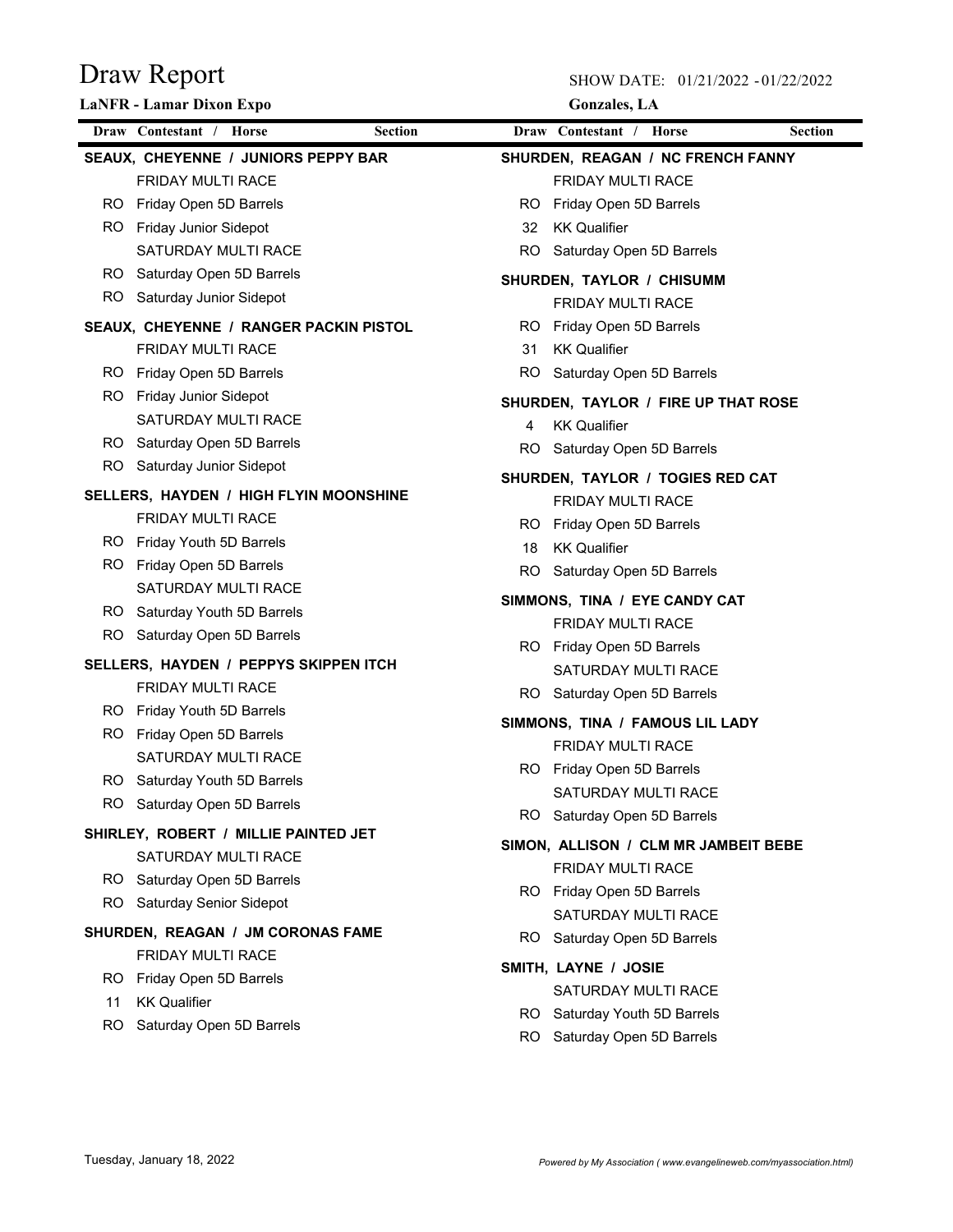|     | <b>LaNFR</b> - Lamar Dixon Expo                    |                | <b>Gonzales</b> , LA                                |
|-----|----------------------------------------------------|----------------|-----------------------------------------------------|
|     | Draw Contestant / Horse                            | <b>Section</b> | Draw Contestant /<br><b>Horse</b><br><b>Section</b> |
|     | SMITH, LAYNE / SISTER                              |                | STEPHENS, HAILEY / ROCKIN HICKORY BUBHA             |
|     | SATURDAY MULTI RACE                                |                | <b>FRIDAY MULTI RACE</b>                            |
|     | RO Saturday Youth 5D Barrels                       |                | RO.<br>Friday Open 5D Barrels                       |
|     | RO Saturday Open 5D Barrels                        |                | RO Friday Junior Sidepot                            |
|     | SMITH, SHANNON / BUSY LACIN CHEX                   |                | SATURDAY MULTI RACE                                 |
|     | <b>FRIDAY MULTI RACE</b>                           |                | RO Saturday Open 5D Barrels                         |
|     | RO Friday Open 5D Barrels                          |                | Saturday Junior Sidepot<br>RO                       |
| RO. | <b>Friday Senior Sidepot</b>                       |                | STEPHENS, HAILEY / SPARKED A BLAZE                  |
|     | SATURDAY MULTI RACE                                |                | FRIDAY MULTI RACE                                   |
|     | RO Saturday Open 5D Barrels                        |                | Friday Open 5D Barrels<br>RO                        |
|     | RO Saturday Senior Sidepot                         |                | RO Friday Junior Sidepot                            |
|     | SPIVEY, ANGEL / NIKKIS TWISTER                     |                | SATURDAY MULTI RACE                                 |
|     | FRIDAY MULTI RACE                                  |                | RO Saturday Open 5D Barrels                         |
|     | RO Friday Open 5D Barrels                          |                | RO.<br>Saturday Junior Sidepot                      |
|     | RO Friday Senior Sidepot                           |                | STEPHENS, NATALIE / ANARCHY                         |
|     | SATURDAY MULTI RACE                                |                | FRIDAY MULTI RACE                                   |
|     | RO Saturday Open 5D Barrels                        |                | RO Friday Open 5D Barrels                           |
|     | RO Saturday Senior Sidepot                         |                | RO Friday Junior Sidepot                            |
|     | SPIVEY, ANGEL / SPECIAL EYES FANTASY               |                | SATURDAY MULTI RACE                                 |
|     | FRIDAY MULTI RACE                                  |                | RO Saturday Open 5D Barrels                         |
| RO. | Friday Open 5D Barrels                             |                | RO Saturday Junior Sidepot                          |
| RO. | <b>Friday Senior Sidepot</b>                       |                | STEPHENS, NATALIE / DASANI                          |
|     | SATURDAY MULTI RACE                                |                | FRIDAY MULTI RACE                                   |
|     | RO Saturday Open 5D Barrels                        |                | RO Friday Open 5D Barrels                           |
|     | RO Saturday Senior Sidepot                         |                | RO Friday Junior Sidepot                            |
|     |                                                    |                | SATURDAY MULTI RACE                                 |
|     | SPIVEY, ANGEL / TASER ME BLUE<br>FRIDAY MULTI RACE |                | Saturday Open 5D Barrels<br>RO l                    |
| RO. | Friday Open 5D Barrels                             |                | RO Saturday Junior Sidepot                          |
| RO. | <b>Friday Senior Sidepot</b>                       |                | STEPHENS, NATALIE / MISTY                           |
|     | SATURDAY MULTI RACE                                |                | FRIDAY MULTI RACE                                   |
|     | RO Saturday Open 5D Barrels                        | RO.            | Friday Open 5D Barrels                              |
| RO. | Saturday Senior Sidepot                            |                | Friday Junior Sidepot<br>RO                         |
|     |                                                    |                | SATURDAY MULTI RACE                                 |
|     | STAFFORD, SAVANNAH / BR DUCK DUCK GOOSE            |                | RO Saturday Open 5D Barrels                         |
|     | FRIDAY MULTI RACE                                  | RO.            | Saturday Junior Sidepot                             |
| RO. | Friday Open 5D Barrels                             |                |                                                     |
| RO. | Friday Junior Sidepot                              |                | STEWART, JENNA / SHESANIVORY                        |
|     | SATURDAY MULTI RACE                                |                | FRIDAY MULTI RACE                                   |
| RO. | Saturday Open 5D Barrels                           |                | RO Friday Open 5D Barrels                           |
| RO. | Saturday Junior Sidepot                            |                | SATURDAY MULTI RACE                                 |
|     |                                                    |                | RO Saturday Open 5D Barrels                         |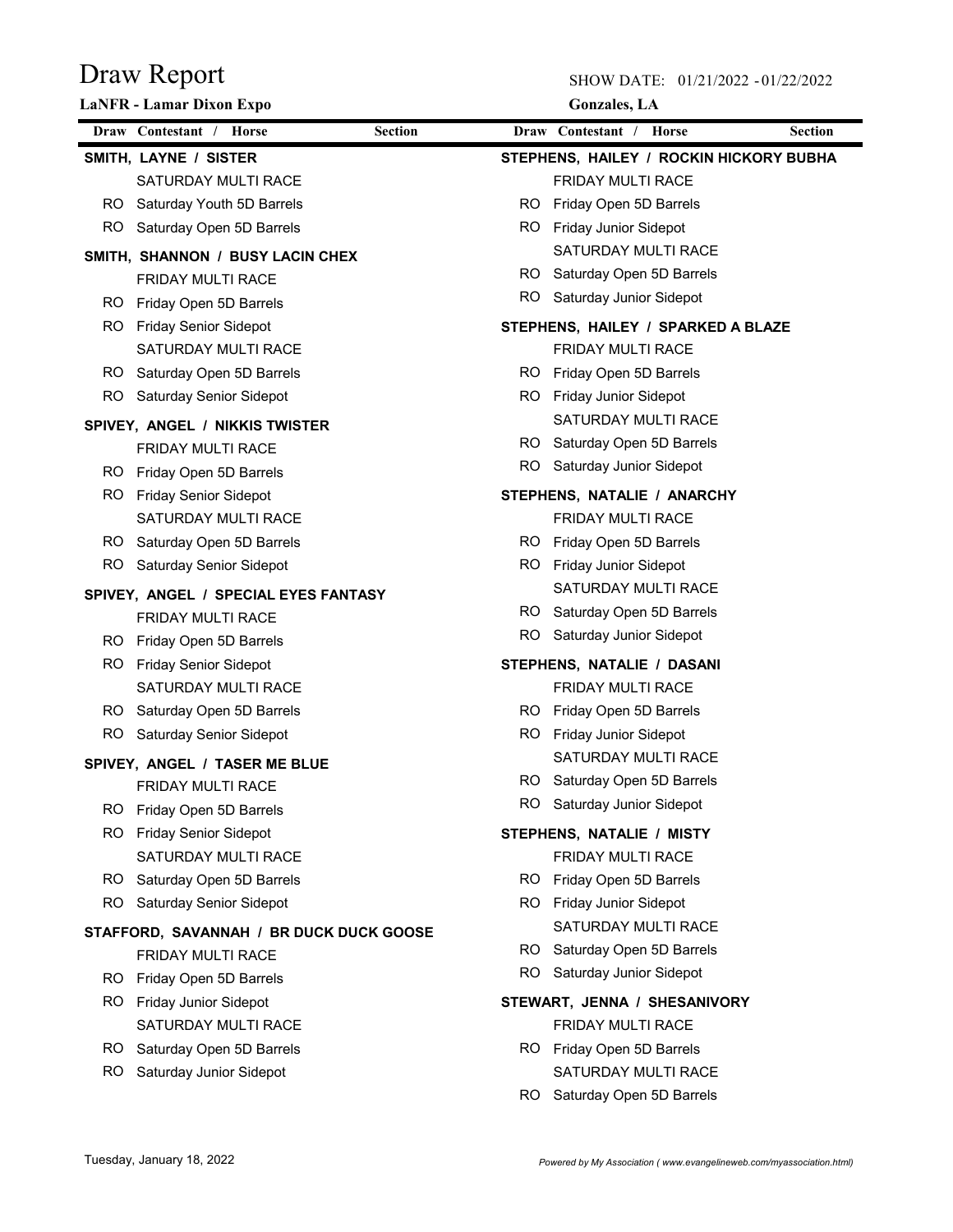|     | <b>LaNFR - Lamar Dixon Expo</b>          |                | <b>Gonzales</b> , LA                    |                |
|-----|------------------------------------------|----------------|-----------------------------------------|----------------|
|     | Draw Contestant / Horse                  | <b>Section</b> | Draw Contestant / Horse                 | <b>Section</b> |
|     | STEWART, JENNA / STREETS TUFF STUFF      |                | SULLIVAN, ELLE / SEIS SILK              |                |
|     | <b>FRIDAY MULTI RACE</b>                 |                | <b>FRIDAY MULTI RACE</b>                |                |
|     | RO Friday Open 5D Barrels                |                | RO Friday Open 5D Barrels               |                |
|     | SATURDAY MULTI RACE                      | RO.            | <b>Friday Junior Sidepot</b>            |                |
|     | RO Saturday Open 5D Barrels              |                | SATURDAY MULTI RACE                     |                |
|     | STONE, PENNY / FRENCHMANSPEEKABOO        |                | RO Saturday Open 5D Barrels             |                |
|     | SATURDAY MULTI RACE                      |                | RO Saturday Junior Sidepot              |                |
|     | RO Saturday Open 5D Barrels              |                | SULLIVAN, ELLE / SWEET FAST RIDE        |                |
|     | RO Saturday Senior Sidepot               |                | RAISE THE STAKES SHOOTOUT               |                |
|     | STOTTS, LAUREN / JUSANOTHERAFFAIR        |                | SATURDAY MULTI RACE                     |                |
|     | <b>FRIDAY MULTI RACE</b>                 |                | RO Saturday Open 5D Barrels             |                |
|     | RO Friday Open 5D Barrels                |                | RO Saturday Junior Sidepot              |                |
|     | SATURDAY MULTI RACE                      |                | SULLIVAN, PERRY / MY SWEET LIL GATOR    |                |
|     | RO Saturday Open 5D Barrels              |                | FRIDAY MULTI RACE                       |                |
|     | STRICKLAND, BRENNA / DOCS LIL JAY BONNIE | RO.            | Friday Open 5D Barrels                  |                |
|     | <b>FRIDAY MULTI RACE</b>                 |                | RO Friday Junior Sidepot                |                |
|     | RO Friday Youth 5D Barrels               |                | SATURDAY MULTI RACE                     |                |
|     | RO Friday Open 5D Barrels                |                | RO Saturday Open 5D Barrels             |                |
| 12  | <b>KK Qualifier</b>                      |                | RO Saturday Junior Sidepot              |                |
|     | RO Saturday Youth 5D Barrels             |                | SULLIVAN, PERRY / PLAYIN DOCS GOLD      |                |
|     | RO Saturday Open 5D Barrels              |                | <b>FRIDAY MULTI RACE</b>                |                |
|     | STRINGER, GRACELYN / CHOOCHOO            | RO.            | Friday Open 5D Barrels                  |                |
|     | <b>FRIDAY MULTI RACE</b>                 | RO.            | Friday Junior Sidepot                   |                |
|     | RO Friday Youth 5D Barrels               | 6              | <b>KK Qualifier</b>                     |                |
| ROI | Friday Open 5D Barrels                   | RO.            | Saturday Open 5D Barrels                |                |
|     | SATURDAY MULTI RACE                      | RO.            | Saturday Junior Sidepot                 |                |
|     | RO Saturdav Youth 5D Barrels             |                | SUMMERS, JODIE / EXTRA BAD N BOUJEE     |                |
|     | RO Saturday Open 5D Barrels              |                | FRIDAY MULTI RACE                       |                |
|     | SULLIVAN, ELLE / GOLD MASTERCARD         |                | RO Friday Open 5D Barrels               |                |
|     | RAISE THE STAKES SHOOTOUT                |                | SATURDAY MULTI RACE                     |                |
|     | SATURDAY MULTI RACE                      |                | RO Saturday Open 5D Barrels             |                |
|     | RO Saturday Open 5D Barrels              |                | SUMMERS, JODIE / SPENCERS PRIDE         |                |
|     | RO Saturday Junior Sidepot               |                | <b>FRIDAY MULTI RACE</b>                |                |
|     | SULLIVAN, ELLE / INDEFEASIBLE BJ         |                | RO Friday Open 5D Barrels               |                |
|     | RAISE THE STAKES SHOOTOUT                |                | SATURDAY MULTI RACE                     |                |
|     | SATURDAY MULTI RACE                      | RO.            | Saturday Open 5D Barrels                |                |
|     | RO Saturday Open 5D Barrels              |                | TANKSLEY, BARBARA / DOLLS WONDER DOLLLY |                |
| RO. | Saturday Junior Sidepot                  |                | SATURDAY MULTI RACE                     |                |
|     |                                          | RO.            | Saturday Open 5D Barrels                |                |
|     |                                          |                | RO Saturday Senior Sidepot              |                |
|     |                                          |                |                                         |                |
|     |                                          |                |                                         |                |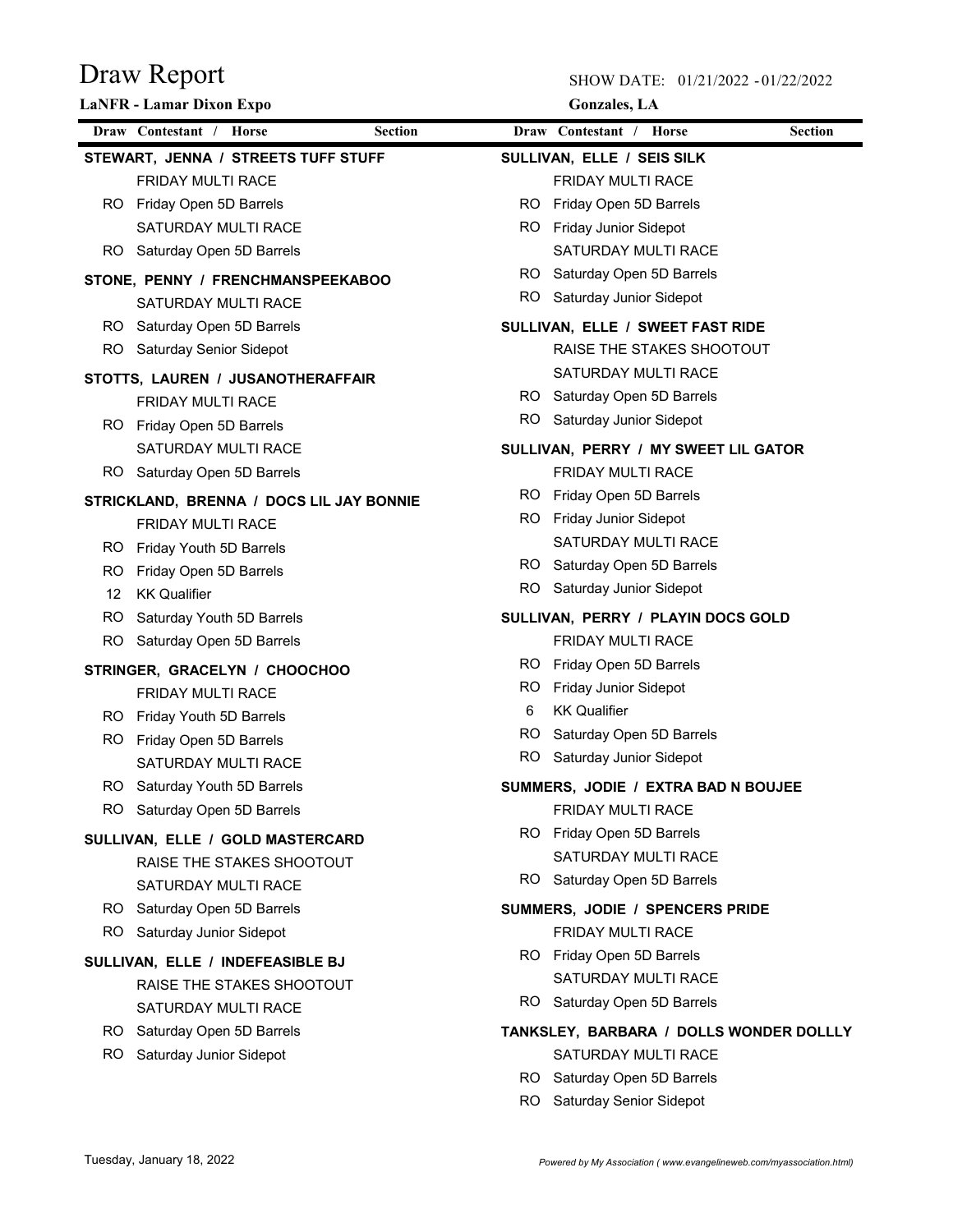|     | <b>LaNFR</b> - Lamar Dixon Expo          |                |     | <b>Gonzales</b> , LA                    |                |
|-----|------------------------------------------|----------------|-----|-----------------------------------------|----------------|
|     | Draw Contestant / Horse                  | <b>Section</b> |     | Draw Contestant / Horse                 | <b>Section</b> |
|     | TARVER, KACY / STORMY                    |                |     | THIBODEAUX, MISTI / BEAUTY              |                |
|     | FRIDAY MULTI RACE                        |                |     | FRIDAY MULTI RACE                       |                |
|     | RO Friday Open 5D Barrels                |                | RO. | Friday Open 5D Barrels                  |                |
|     | RO Friday Adult Sidepot                  |                |     | RO Friday Adult Sidepot                 |                |
|     | SATURDAY MULTI RACE                      |                |     | SATURDAY MULTI RACE                     |                |
|     | RO Saturday Open 5D Barrels              |                |     | RO Saturday Open 5D Barrels             |                |
|     | RO Saturday Adult Sidepot                |                |     | RO Saturday Adult Sidepot               |                |
|     | TATE, AVERY / COOPER                     |                |     | THOMAS, JADEN / COWBOYS PLAYIN 130      |                |
| 17  | <b>KK Qualifier</b>                      |                |     | <b>FRIDAY MULTI RACE</b>                |                |
|     | RO Saturday Open 5D Barrels              |                |     | RO Friday Open 5D Barrels               |                |
|     | RO Saturday Junior Sidepot               |                |     | SATURDAY MULTI RACE                     |                |
|     | TEEL, HAIVEN / SBW STREAKINPEACH         |                |     | RO Saturday Open 5D Barrels             |                |
|     | <b>FRIDAY MULTI RACE</b>                 |                |     | THOMAS, JADEN / FRECKLES DOCO'GOLD      |                |
|     | RO Friday Open 5D Barrels                |                |     | <b>FRIDAY MULTI RACE</b>                |                |
| 9   | <b>KK Qualifier</b>                      |                |     | RO Friday Open 5D Barrels               |                |
| RO. | Saturday Open 5D Barrels                 |                |     | SATURDAY MULTI RACE                     |                |
|     | TEEL, KRYSTAL / FEATURED REQUEST         |                |     | RO Saturday Open 5D Barrels             |                |
|     | <b>FRIDAY MULTI RACE</b>                 |                |     | THOMAS, JADEN / IZ ROCKIN THEM JEANS    |                |
|     | RO Friday Open 5D Barrels                |                |     | <b>FRIDAY MULTI RACE</b>                |                |
| RO. | <b>Friday Adult Sidepot</b>              |                |     | RO Friday Open 5D Barrels               |                |
|     | THERIOT, TAYLOR / COOSAMINT PATTI        |                |     | SATURDAY MULTI RACE                     |                |
|     | <b>FRIDAY MULTI RACE</b>                 |                |     | RO Saturday Open 5D Barrels             |                |
|     | RO Friday Open 5D Barrels                |                |     | THOMAS, JANET / BELL FIRE AND BRIMSTONE |                |
|     | RO Friday Junior Sidepot                 |                |     | <b>SATURDAY MULTI RACE</b>              |                |
|     | <b>SATURDAY MULTI RACE</b>               |                |     | RO Saturday Open 5D Barrels             |                |
|     | RO Saturday Open 5D Barrels              |                | RO. | <b>Saturday Senior Sidepot</b>          |                |
|     | RO Saturday Junior Sidepot               |                |     | THOMPSON, HAILEY / BRUS GIRL            |                |
|     | THERIOT, TAYLOR / MAGGIES BLU STAR       |                |     | FRIDAY MULTI RACE                       |                |
|     | FRIDAY MULTI RACE                        |                | RO. | Friday Open 5D Barrels                  |                |
|     | RO Friday Open 5D Barrels                |                | RO  | Friday Junior Sidepot                   |                |
|     | RO Friday Junior Sidepot                 |                | 19  | <b>KK Qualifier</b>                     |                |
|     | SATURDAY MULTI RACE                      |                | RO. | Saturday Open 5D Barrels                |                |
|     | RO Saturday Open 5D Barrels              |                |     | RO Saturday Junior Sidepot              |                |
| RO. | Saturday Junior Sidepot                  |                |     | THOMPSON, HAILEY / DON'T HOPE BELIEVE   |                |
|     | THIBODEAUX, LILLIAN / COLONIAL BAR BULLY |                |     | FRIDAY MULTI RACE                       |                |
|     | <b>FRIDAY MULTI RACE</b>                 |                | RO. | Friday Open 5D Barrels                  |                |
|     | RO Friday Youth 5D Barrels               |                | RO  | Friday Junior Sidepot                   |                |
|     | SATURDAY MULTI RACE                      |                | 2   | <b>KK Qualifier</b>                     |                |
| RO. | Saturday Youth 5D Barrels                |                | RO  | Saturday Open 5D Barrels                |                |
|     |                                          |                | RO. | Saturday Junior Sidepot                 |                |
|     |                                          |                |     |                                         |                |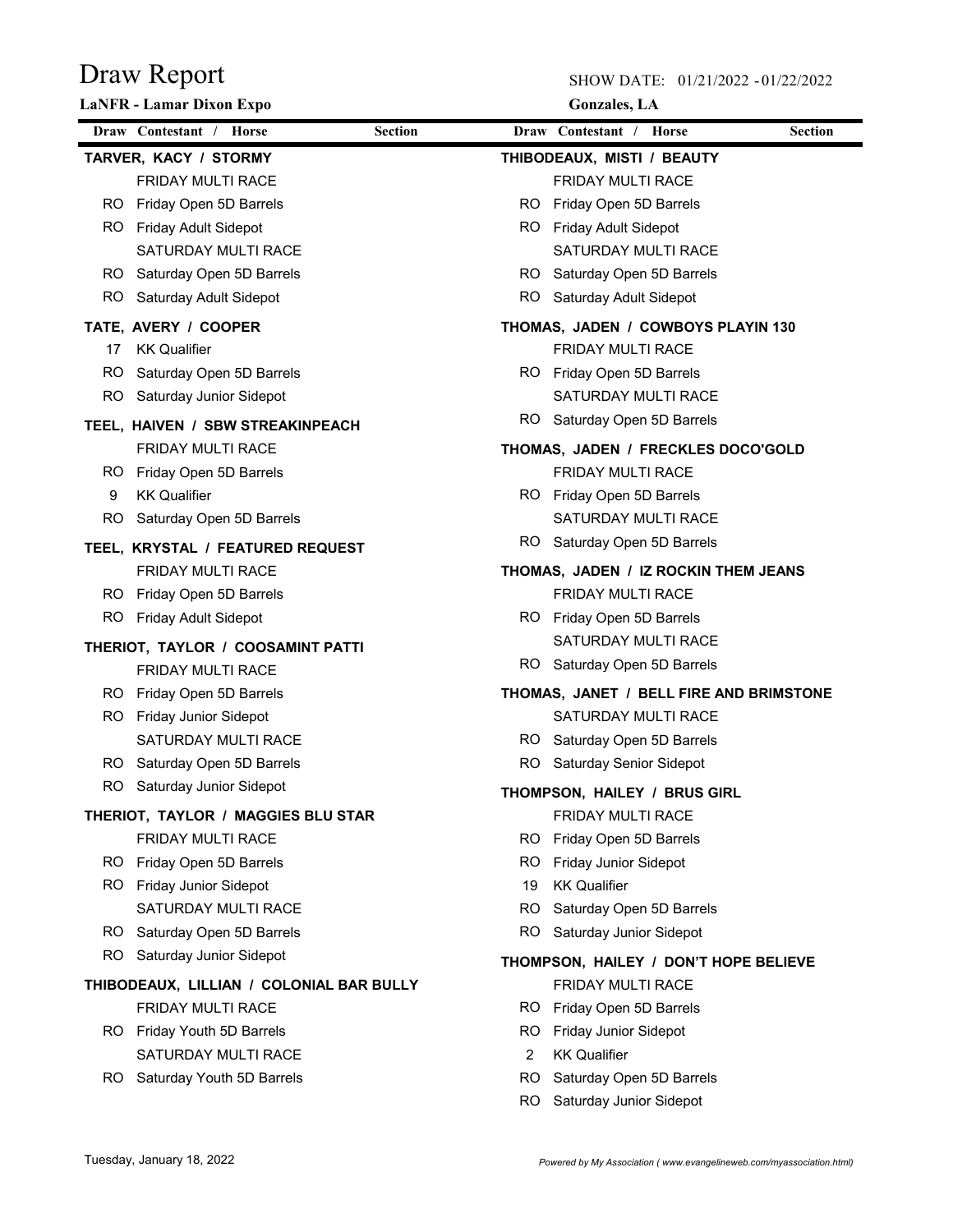SHOW DATE: 01/21/2022 - 01/22/2022

| <b>LaNFR</b> - Lamar Dixon Expo |                                        |                | <b>Gonzales</b> , LA              |                                                |                |  |
|---------------------------------|----------------------------------------|----------------|-----------------------------------|------------------------------------------------|----------------|--|
|                                 | Draw Contestant / Horse                | <b>Section</b> |                                   | Draw Contestant / Horse                        | <b>Section</b> |  |
|                                 | TRAHAN, ANA / LR HANCOCKS PLAYJET      |                |                                   | TUCKER, WES / SHEZMYREMEDYTAFAME               |                |  |
|                                 | SATURDAY MULTI RACE                    |                |                                   | FRIDAY MULTI RACE                              |                |  |
|                                 | RO Saturday Open 5D Barrels            |                | RO.                               | Friday Open 5D Barrels                         |                |  |
|                                 | TRAHAN, KENZIE / GUILTY OF A GOOD TIME |                |                                   | RO Friday Adult Sidepot                        |                |  |
|                                 | SATURDAY MULTI RACE                    |                |                                   | SATURDAY MULTI RACE                            |                |  |
|                                 | RO Saturday Open 5D Barrels            |                |                                   | RO Saturday Open 5D Barrels                    |                |  |
|                                 | TRAHAN, KYLIE / LDF ROYAL DRIFTER      |                |                                   | RO Saturday Adult Sidepot                      |                |  |
|                                 | SATURDAY MULTI RACE                    |                |                                   | TYLER, STACY / JET PASS THE FRENCHMAN          |                |  |
|                                 | RO Saturday Open 5D Barrels            |                |                                   | <b>FRIDAY MULTI RACE</b>                       |                |  |
|                                 |                                        |                |                                   | RO Friday Open 5D Barrels                      |                |  |
|                                 | TRAHAN, MICHELLE / HR GO ROCK ON       |                |                                   | SATURDAY MULTI RACE                            |                |  |
|                                 | <b>FRIDAY MULTI RACE</b>               |                |                                   | RO Saturday Open 5D Barrels                    |                |  |
|                                 | RO Friday Open 5D Barrels              |                |                                   | <b>VERRET, NICCOLE / RUMMI</b>                 |                |  |
|                                 | RO Friday Senior Sidepot               |                |                                   | <b>FRIDAY MULTI RACE</b>                       |                |  |
|                                 | SATURDAY MULTI RACE                    |                |                                   | RO Friday Open 5D Barrels                      |                |  |
|                                 | RO Saturday Open 5D Barrels            |                |                                   | SATURDAY MULTI RACE                            |                |  |
| RO.                             | <b>Saturday Senior Sidepot</b>         |                |                                   | RO Saturday Open 5D Barrels                    |                |  |
| TRAHAN, MICHELLE / MILLIE       |                                        |                | VIDRINE, JENNY / NO TIME TA BLINK |                                                |                |  |
|                                 | <b>FRIDAY MULTI RACE</b>               |                |                                   | <b>FRIDAY MULTI RACE</b>                       |                |  |
|                                 | RO Friday Open 5D Barrels              |                | RO -                              |                                                |                |  |
|                                 | RO Friday Senior Sidepot               |                |                                   | Friday Open 5D Barrels                         |                |  |
|                                 | <b>SATURDAY MULTI RACE</b>             |                |                                   | RO Friday Adult Sidepot<br>SATURDAY MULTI RACE |                |  |
|                                 | RO Saturday Open 5D Barrels            |                |                                   | RO Saturday Open 5D Barrels                    |                |  |
| RO.                             | <b>Saturday Senior Sidepot</b>         |                |                                   | RO Saturday Adult Sidepot                      |                |  |
|                                 | TRAVIS, LAUREN / IB GLOWING COLONEL    |                |                                   |                                                |                |  |
|                                 | SATURDAY MULTI RACE                    |                |                                   | <b>WALKER, HALEY / ROOSTER</b>                 |                |  |
|                                 | RO Saturday Open 5D Barrels            |                |                                   | <b>FRIDAY MULTI RACE</b>                       |                |  |
|                                 | TROSCLAIR, DONA / COWBOYS DOUBLE       |                |                                   | RO Friday Open 5D Barrels                      |                |  |
|                                 | SATURDAY MULTI RACE                    |                |                                   | RO Friday Adult Sidepot                        |                |  |
|                                 | RO Saturday Open 5D Barrels            |                |                                   | SATURDAY MULTI RACE                            |                |  |
|                                 | RO Saturday Senior Sidepot             |                |                                   | RO Saturday Open 5D Barrels                    |                |  |
|                                 | TUCKER, WES / EARLY EASTER MORNIN      |                |                                   | RO Saturday Adult Sidepot                      |                |  |
|                                 | RAISE THE STAKES SHOOTOUT              |                |                                   | WALLACE, KELLIE / PURPLE RAIN                  |                |  |
|                                 | SATURDAY MULTI RACE                    |                |                                   | FRIDAY MULTI RACE                              |                |  |
|                                 | RO Saturday Open 5D Barrels            |                |                                   | RO Friday Open 5D Barrels                      |                |  |
| RO.                             | Saturday Adult Sidepot                 |                |                                   | SATURDAY MULTI RACE                            |                |  |
|                                 |                                        |                |                                   | RO Saturday Open 5D Barrels                    |                |  |
|                                 |                                        |                |                                   | <b>WALLACE, PAYTON / BAY BAR CASINO</b>        |                |  |
|                                 |                                        |                |                                   | <b>FRIDAY MULTI RACE</b>                       |                |  |
|                                 |                                        |                |                                   | RO Friday Open 5D Barrels                      |                |  |

SATURDAY MULTI RACE RO Saturday Open 5D Barrels